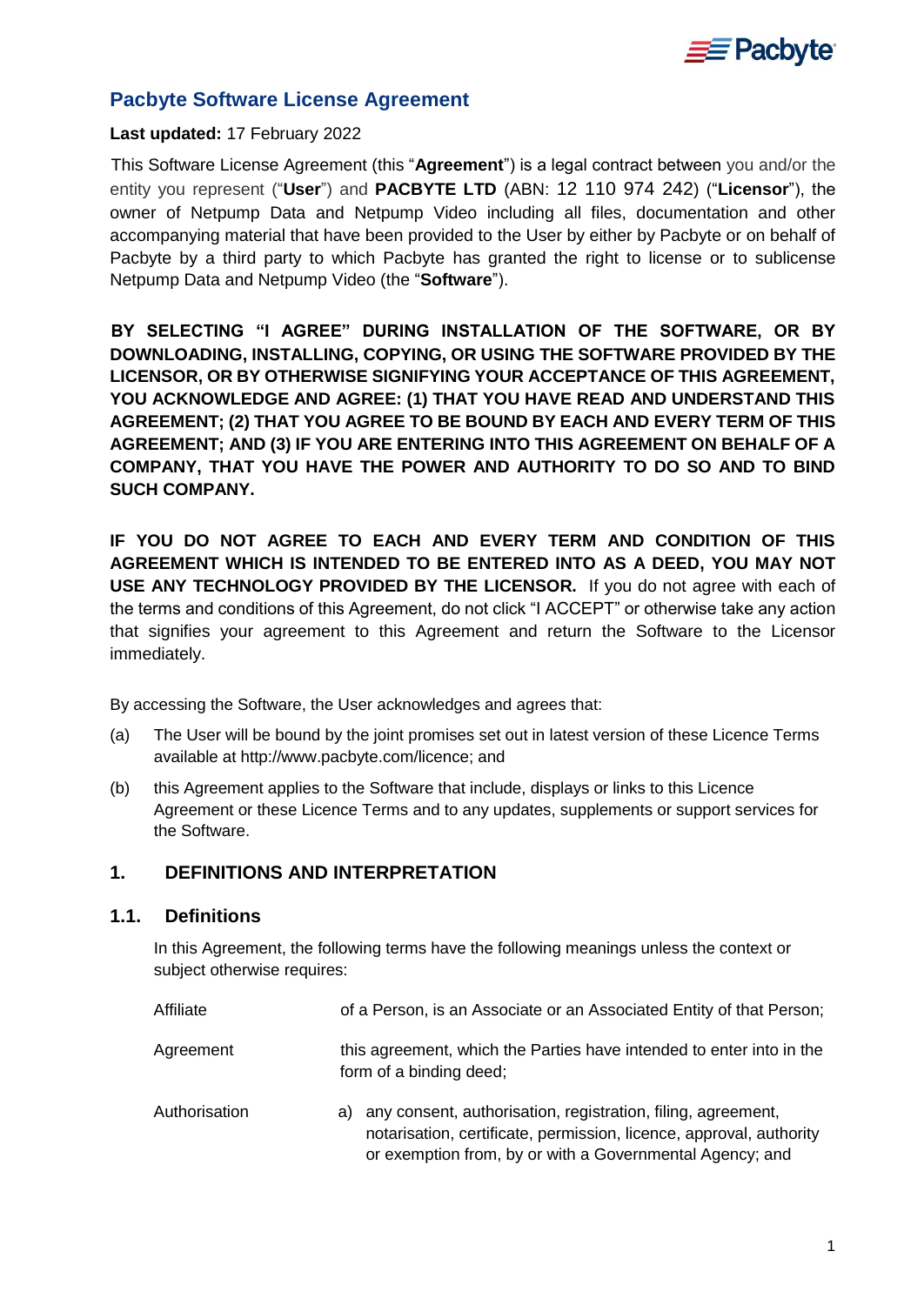

|                             | b) in respect of anything which will be proscribed or restricted in<br>whole or part by law if a Governmental Agency intervenes or acts<br>in any way within a specified period after lodgement, filing,<br>registration or notification, the expiry of that period without any<br>intervention or action;                                                                                                                                                                                                                                                                                 |  |  |
|-----------------------------|--------------------------------------------------------------------------------------------------------------------------------------------------------------------------------------------------------------------------------------------------------------------------------------------------------------------------------------------------------------------------------------------------------------------------------------------------------------------------------------------------------------------------------------------------------------------------------------------|--|--|
| <b>Authorised Users</b>     | Means on the individuals for whom the User has paid the required<br>fees and whom are designated as an "Authorised User" to access<br>and use the Software. Authorised Users may be an employee,<br>contractor, consultant, agent or other third party who are acting on<br>behalf of the User that has been authorised by the User to Use the<br>Software;                                                                                                                                                                                                                                |  |  |
| Additional<br>Services      | Technical Account Manager ("TAM") services, Support and<br>Maintenance or other services related to the Software provided to<br>the User by the Licensor (or its agents), as identified in an Order.                                                                                                                                                                                                                                                                                                                                                                                       |  |  |
| <b>Business Day</b>         | a day (other than a Saturday, Sunday or bank or public holiday) on<br>which banks are open for general banking business in Sydney, New<br>South Wales, Australia;                                                                                                                                                                                                                                                                                                                                                                                                                          |  |  |
| Claim                       | any claim, proceeding, loss, liability, indemnity, suit, judgment, cost,<br>expense, penalty, fine or damage of any kind including consequential<br>loss;                                                                                                                                                                                                                                                                                                                                                                                                                                  |  |  |
| <b>Claims or Actions</b>    | any claims, demands or causes of action (whether based in contract,<br>tort (including negligence) or statute, or otherwise arising) in respect<br>of: a) this Licence, these Licence Terms or any part of either of them;<br>b) Netpump Data or Netpump Video; c) the Intellectual Property; or<br>d) any aspect of the transactions contemplated by this Licence; and<br>e) in relation to the User only, the User's Software;                                                                                                                                                           |  |  |
| Confidential<br>Information | All code, inventions, know-how and business, technical and financial<br>information disclosed by a Provider;                                                                                                                                                                                                                                                                                                                                                                                                                                                                               |  |  |
| Consequential<br>Loss       | any form of incidental, indirect, special, exemplary, punitive or<br>consequential Loss including any third party Loss, loss of profits, loss<br>of production, increased operating costs, loss of revenue, loss of<br>data, loss or denial of opportunity, loss of goodwill, loss of reputation,<br>loss of anticipated savings, loss of interest or credit rating and pure<br>economic loss, which is not a natural or normal consequence of a<br>cause of action suffered or incurred by any person whether arising in<br>contract or tort (including negligence) or under any statute; |  |  |
| Control                     | the capacity of a Person to dominate decision making, directly or<br>indirectly, in relation to the financial and operating policies of another<br>Person so as to enable that other Person to operate with it in<br>pursuing the objectives of the controlling Person;                                                                                                                                                                                                                                                                                                                    |  |  |
| <b>Corporations Act</b>     | the Corporations Act 2001 (Cth) of Australia;                                                                                                                                                                                                                                                                                                                                                                                                                                                                                                                                              |  |  |
| Devices                     | Any connected devices capable of receiving or sending data across<br>a network;                                                                                                                                                                                                                                                                                                                                                                                                                                                                                                            |  |  |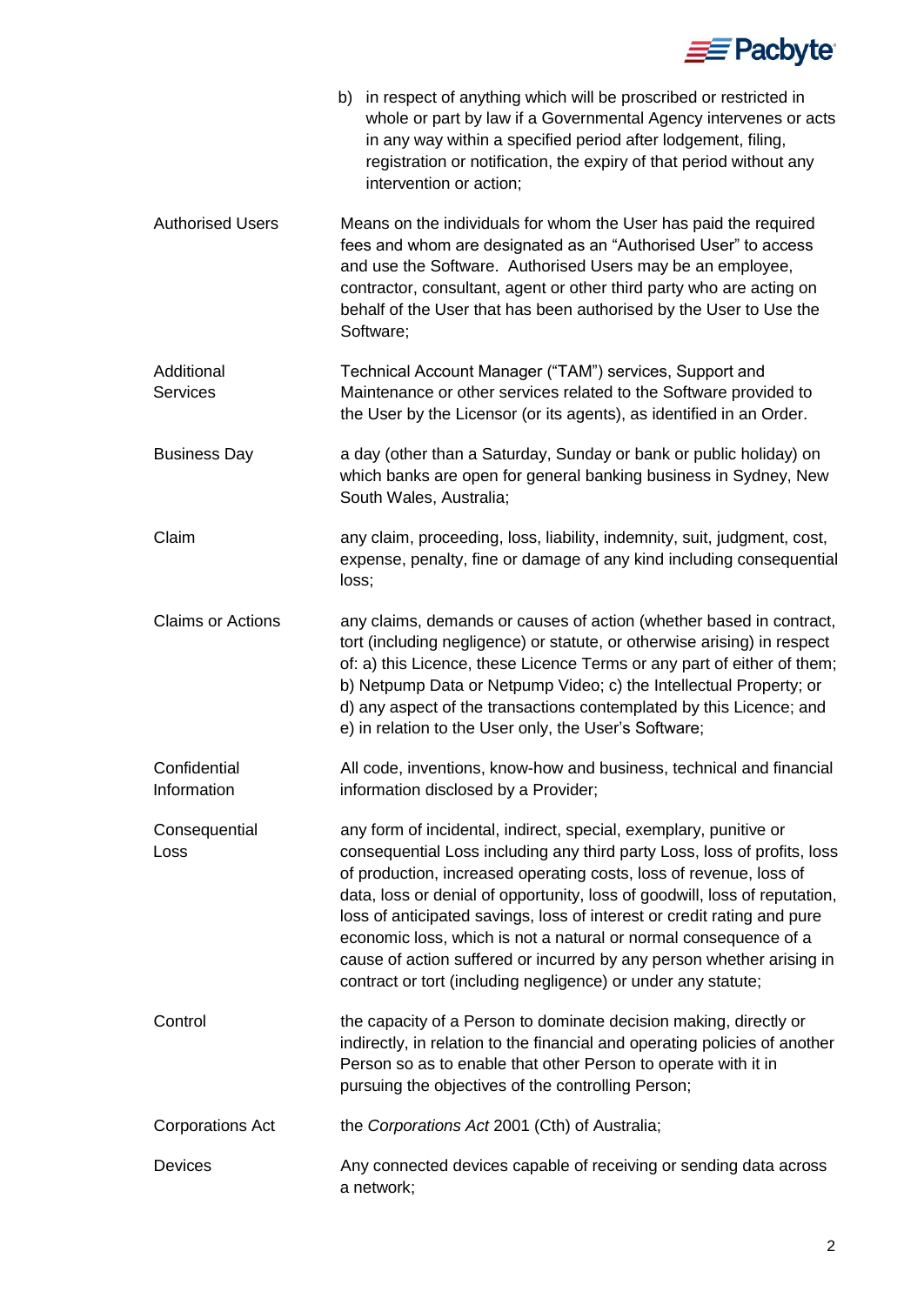

| Documentation           | Any applicable documentation provided or made available by the<br>Licensor with the Software;                                                        |                                                                                                                                                                                                                                                                                                                                                                                                                                                                                                                                                                                                                                                                                                                                                                 |  |  |
|-------------------------|------------------------------------------------------------------------------------------------------------------------------------------------------|-----------------------------------------------------------------------------------------------------------------------------------------------------------------------------------------------------------------------------------------------------------------------------------------------------------------------------------------------------------------------------------------------------------------------------------------------------------------------------------------------------------------------------------------------------------------------------------------------------------------------------------------------------------------------------------------------------------------------------------------------------------------|--|--|
| <b>Event of Default</b> |                                                                                                                                                      | the User defaults in the performance of any one of its obligations<br>under this Licence and either: a) that default is not capable of<br>remedy; or b) that default is capable of remedy but it is not remedied<br>by the User within 10 Business Days (or any longer period agreed by<br>the Licensor) of the default occurring;                                                                                                                                                                                                                                                                                                                                                                                                                              |  |  |
| Governmental<br>Agency  |                                                                                                                                                      | any country, state or political subdivision or any government or<br>central bank or any governmental, semi-governmental, international,<br>judicial, administrative, municipal, local governmental, statutory,<br>regulatory, fiscal, monetary or supervisory authority, body or entity;                                                                                                                                                                                                                                                                                                                                                                                                                                                                        |  |  |
| Indemnified<br>Person   | the Licensor and any of its affiliates, successors and assigns,<br>shareholders, partners, contractors, officers, servants, agents and<br>employees; |                                                                                                                                                                                                                                                                                                                                                                                                                                                                                                                                                                                                                                                                                                                                                                 |  |  |
| Information             |                                                                                                                                                      | Being a superset of Confidential Information, means:                                                                                                                                                                                                                                                                                                                                                                                                                                                                                                                                                                                                                                                                                                            |  |  |
|                         |                                                                                                                                                      | a) all information (written, oral or otherwise) supplied or made<br>available to the Recipient by the Provider, including information<br>relating to or developed in connection with: i) the business<br>technology or other affairs of the Provider or any of its Associated<br>Entities; ii) the Software; iii) the Intellectual Property; and; iv) any<br>data, feasibility studies, systems, technology, ideas, concepts,<br>know-how, techniques, designs, specifications, diagrams,<br>models, functions, capabilities and designs, (including computer<br>software, manufacturing processes or other information<br>embodied in drawings or specifications) or intellectual property<br>owned or used by the Provider or any of its Associated Entities; |  |  |
|                         |                                                                                                                                                      | b) all notes, records, copies or other material in whatever form<br>made or derived in whole or in part by the Recipient from, or from<br>inspection or evaluation of, any information of the type referred to<br>in paragraph (a); and                                                                                                                                                                                                                                                                                                                                                                                                                                                                                                                         |  |  |
|                         |                                                                                                                                                      | c) any knowledge or information which the Recipient may acquire<br>as a direct result of acquiring or holding information referred to in<br>paragraph (a) or paragraph (b);                                                                                                                                                                                                                                                                                                                                                                                                                                                                                                                                                                                     |  |  |
| <b>Insolvency Event</b> | the occurrence of any one or more of the following events in relation<br>to any Person:                                                              |                                                                                                                                                                                                                                                                                                                                                                                                                                                                                                                                                                                                                                                                                                                                                                 |  |  |
|                         |                                                                                                                                                      | a) an application is made to a court for an order that it be wound up,<br>declared bankrupt or that a provisional liquidator or receiver or<br>receiver and manager be appointed, unless such application is<br>vexatious or frivolous or is discharged within sixty (60) days;                                                                                                                                                                                                                                                                                                                                                                                                                                                                                 |  |  |
|                         |                                                                                                                                                      | b) liquidator or provisional liquidator is appointed, or steps are taken<br>for such appointment;                                                                                                                                                                                                                                                                                                                                                                                                                                                                                                                                                                                                                                                               |  |  |
|                         | C)                                                                                                                                                   | an administrator or a controller is appointed to any of its assets,<br>or steps are taken for such appointment;                                                                                                                                                                                                                                                                                                                                                                                                                                                                                                                                                                                                                                                 |  |  |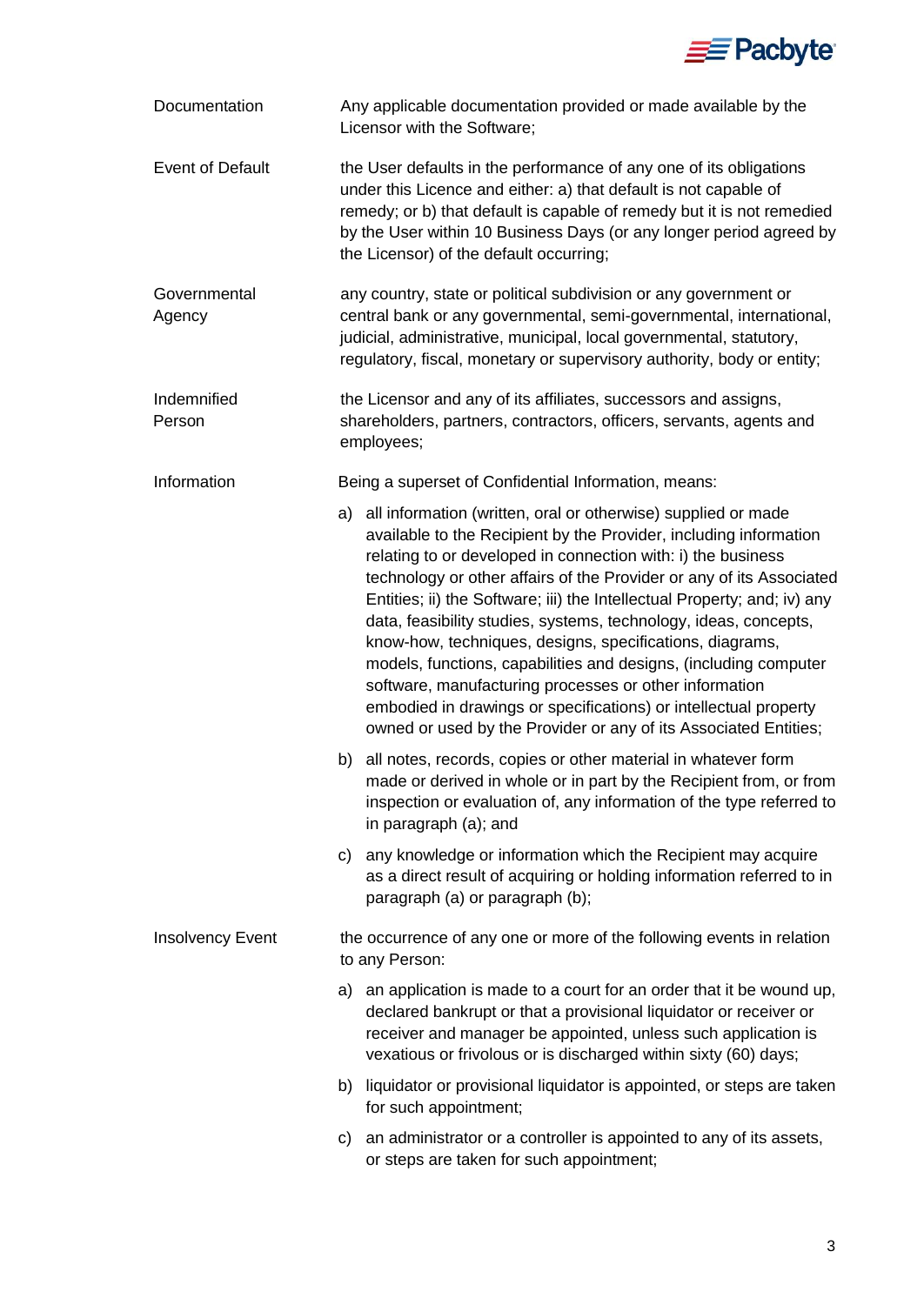

|              | d)      | it enters into an arrangement or composition with one or more of<br>its creditors, or an assignment for the benefit of one or more of its<br>creditors;                                                                                                                                                                     |
|--------------|---------|-----------------------------------------------------------------------------------------------------------------------------------------------------------------------------------------------------------------------------------------------------------------------------------------------------------------------------|
|              | e)      | it proposes a winding-up or dissolution or reorganisation,<br>moratorium, deed of company arrangement or other<br>administration involving one or more of its creditors;                                                                                                                                                    |
|              | f)      | it is insolvent as disclosed in its accounts, or otherwise states<br>that it is insolvent, or it is presumed to be insolvent under an<br>applicable law;                                                                                                                                                                    |
|              | g)      | it becomes an insolvent under administration or action is taken<br>which could result in that event;                                                                                                                                                                                                                        |
|              | h)      | it is taken to have failed to comply with a statutory demand as a<br>result of the application of any applicable legislation;                                                                                                                                                                                               |
|              | i)      | a writ of execution is levied against it or a material part of its<br>property;                                                                                                                                                                                                                                             |
|              | j)      | it ceases to carry on business or threatens to do so;                                                                                                                                                                                                                                                                       |
|              | k)      | it suspends payments of its debts generally; or                                                                                                                                                                                                                                                                             |
|              | $\vert$ | anything occurs under the law of any jurisdiction which has a<br>substantially similar effect to any of the above paragraphs of this<br>definition,                                                                                                                                                                         |
|              |         | including a Credit Event but excluding any corporate restructure<br>while solvent of that Person and its Related Bodies Corporate;                                                                                                                                                                                          |
| Intellectual | a)      | the intellectual property comprised in the Software;                                                                                                                                                                                                                                                                        |
| Property     | b)      | all patents granted or pending relating to the Software;                                                                                                                                                                                                                                                                    |
|              | C)      | all Intellectual Property Rights of any kind (other than those<br>described in (b) relating to the Softwareor any similar formula,<br>design or application, whether registered or not, having the same<br>or a similar effect to the Software, whether or not used in<br>connection with the Software;                     |
|              | d)      | all Trade Marks;                                                                                                                                                                                                                                                                                                            |
|              | e)      | all Intellectual Property Rights, registered designs, patented<br>technology, patented processes, trademarks, documented and<br>undocumented knowhow, copyright materials and any other<br>intellectual property the application of which is necessary or<br>desirable in connection with the exploitation of the Software; |
|              | f)      | the intellectual property comprised in the specifications or<br>operating manuals for the development, Use or updating of the<br>Software;                                                                                                                                                                                  |
|              | g)      | all software comprising any part of or connected to or Used in<br>connection with any of (a), (b), (c), (d), (e) or (f); and                                                                                                                                                                                                |
|              | h)      | any improvements, enhancements, additions, modifications,<br>supplements, variations to, or Works relating to, any of the<br>property referred to in (a), (b), (c), (d), (e), (f) or (g), including any<br>patent continuations,                                                                                            |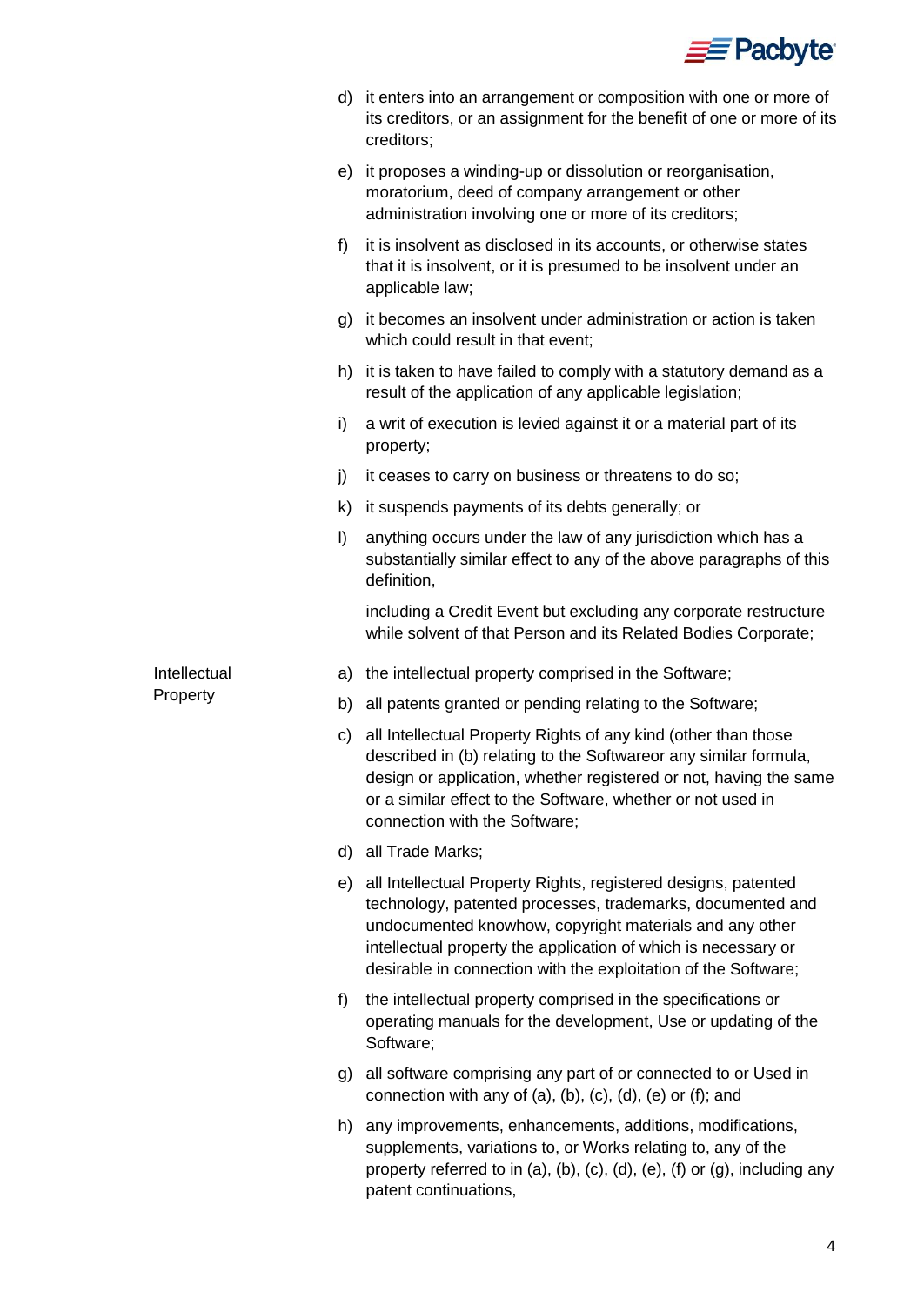

|                                                     | together with any audio-visual or other sample content provided<br>by, or to which access is given by, the Licensor for the purposes<br>of or in connection with the User's use of the Softwareor the<br>development of the User's Software;                                                                                                                                                                                                                                                                                                                                                                                                                                                                              |
|-----------------------------------------------------|---------------------------------------------------------------------------------------------------------------------------------------------------------------------------------------------------------------------------------------------------------------------------------------------------------------------------------------------------------------------------------------------------------------------------------------------------------------------------------------------------------------------------------------------------------------------------------------------------------------------------------------------------------------------------------------------------------------------------|
| Intellectual<br><b>Property Rights</b>              | all forms of intellectual property rights throughout the world including<br>copyright, registered patent, design, trade mark and Information,<br>including know-how and trade-secrets;                                                                                                                                                                                                                                                                                                                                                                                                                                                                                                                                    |
| Licence                                             | the licence granted to the User under clause 2 of this Agreement;                                                                                                                                                                                                                                                                                                                                                                                                                                                                                                                                                                                                                                                         |
| Licence Key                                         | is an alphanumeric code or similar installation, access or usage<br>control code issued by the Licensor;                                                                                                                                                                                                                                                                                                                                                                                                                                                                                                                                                                                                                  |
| Licence Terms                                       | these terms and conditions;                                                                                                                                                                                                                                                                                                                                                                                                                                                                                                                                                                                                                                                                                               |
| <b>Material Adverse</b><br>Effect                   | a material adverse effect upon either: a) the ability of a Person to<br>comply with its respective obligations under this Licence; or b) the<br>effectiveness, priority or enforceability of this Licence;                                                                                                                                                                                                                                                                                                                                                                                                                                                                                                                |
| <b>Moral Rights</b>                                 | has the meaning given to the term "moral rights" in the Copyright Act<br>1968 (Cth) and includes rights of integrity of authorship, rights of<br>attribution of authorship, rights not to have authorship falsely<br>attributed and similar rights that exist or may come to exist anywhere<br>in the world;                                                                                                                                                                                                                                                                                                                                                                                                              |
| <b>New Releases</b>                                 | any bug fixes, patches, major or minor releases, or any other<br>changes, enhancements, or modifications to the Software that<br>Pacbyte makes available to you as part of Support and Maintenance.                                                                                                                                                                                                                                                                                                                                                                                                                                                                                                                       |
| Netpump Data (or<br>alternatively, the<br>Software) | the data transmission software-as-a-service solution (including the<br>corresponding mobile, desktop or other application(s)) currently<br>branded as "Netpump Data" and made available by the Pacbyte to<br>the User under this Agreement; including the Intellectual Property<br>Rights which are controlled by Pacbyte that relate to Netpump Data,<br>any documentation produced by the Pacbyte relating to the use of<br>Netpump Data and all maintenance releases, updates, upgrades, or<br>features to the Software, if any, provided by Pacbytedirectly or<br>indirectly through a licensee/agent to the User and such other<br>additional software or products of Pacbyte which it may add from<br>time to time. |
| Netpump Video                                       | the video transmission software-as-a-service solution (including the<br>corresponding mobile, desktop or other application(s)) currently<br>branded as "Netpump Video" and made available by Pacbyte to the<br>User under this Agreement; including the Intellectual Property Rights<br>which are controlled by Pacbyte that relate to Netpump Video, any<br>documentation produced by Pacbyte relating to the use of Netpump<br>Video and all maintenance releases, updates, upgrades, or features<br>to the Software, if any, provided by Pacbyte directly or indirectly<br>through a licensee/agent to the User and such other additional<br>software or products of Pacbyte which it may add from time to time.       |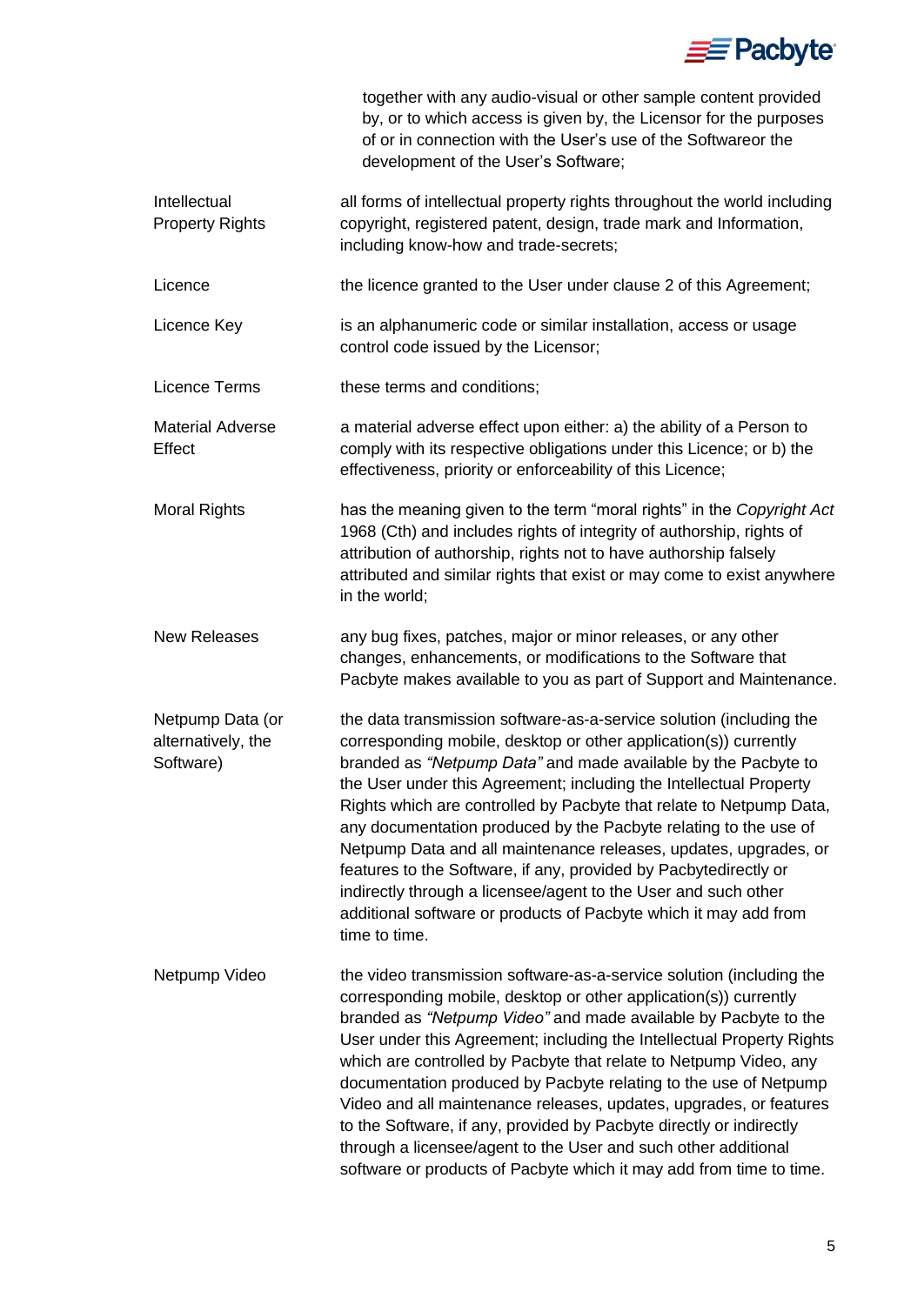

| Order                                         | Pacbyte's applicable ordering documentation or other purchase flow<br>referencing this Agreement. Orders may include purchases of<br>Software licenses, Support and Maintenance, Additional Services,<br>increased or upgraded Scope of Use or renewals;                                                                                                                                                                                                                                                                                                                       |  |  |
|-----------------------------------------------|--------------------------------------------------------------------------------------------------------------------------------------------------------------------------------------------------------------------------------------------------------------------------------------------------------------------------------------------------------------------------------------------------------------------------------------------------------------------------------------------------------------------------------------------------------------------------------|--|--|
| Pacbyte                                       | Pacbyte Limited (ABN 12 110 974 242), a proprietary company<br>limited by shares established under the Corporations Act, and, where<br>appropriate, each of its subsidiaries, whether wholly owned or<br>majority owned and its Related Bodies Corporate;                                                                                                                                                                                                                                                                                                                      |  |  |
| Party                                         | each of the Licensor and the User;                                                                                                                                                                                                                                                                                                                                                                                                                                                                                                                                             |  |  |
| Person                                        | any corporation, company, trust, partnership, estate, unincorporated<br>association, joint venture, Governmental Agency, or other legal<br>entity, including an individual;                                                                                                                                                                                                                                                                                                                                                                                                    |  |  |
| Provider                                      | with respect to Information or Confidential Information, the Party<br>supplying or providing the Information whether directly or by a<br>Representative of that Party;                                                                                                                                                                                                                                                                                                                                                                                                         |  |  |
| Recipient                                     | with respect to Information, the Party or any Representative of the<br>Party, to whom Information is supplied or provided;                                                                                                                                                                                                                                                                                                                                                                                                                                                     |  |  |
| <b>Related Body</b><br>Corporate              | means a "related body corporate" as determined in accordance with<br>section 50 of the Act;                                                                                                                                                                                                                                                                                                                                                                                                                                                                                    |  |  |
| Representative                                | in relation to a Party, any Affiliate, officer, employee, contractor,<br>adviser or agent of that Party;                                                                                                                                                                                                                                                                                                                                                                                                                                                                       |  |  |
| Server                                        | a single physical computer running no more than one (1) unique<br>copy of an operating system. Multiple Servers include: (i) multiple<br>computers that share processing power or operate in a networked<br>configuration as a single logical computer, such as a "server farm,"<br>"cluster," or similar arrangement; and (ii) multiple virtual machines<br>within a technical environment that partitions a physical computer<br>into multiple virtual machines such that each virtual machine has the<br>appearance and capability of running on its own dedicated machine; |  |  |
| Support and<br>Maintenance<br><b>Services</b> | Maintenance and support services, and includes Support, Updates<br>and Upgrades;                                                                                                                                                                                                                                                                                                                                                                                                                                                                                               |  |  |
| <b>Services Period</b>                        | means the period(s) of time during which the User has purchased<br>the right to obtain the Services. License Keys each have individual<br>Services Periods;                                                                                                                                                                                                                                                                                                                                                                                                                    |  |  |
| Tax                                           | withholding tax (including deductions pursuant to a royalty<br>withholding obligation), fringe benefits tax, customs duty, sales tax,<br>payroll tax, land tax, stamp duty, goods and services tax, value<br>added tax, financial institutions duty, debits tax, municipal rates and<br>all other taxes, charges, imposts, duties and levies and any<br>penalties, interest, fines or other costs relating thereto;                                                                                                                                                            |  |  |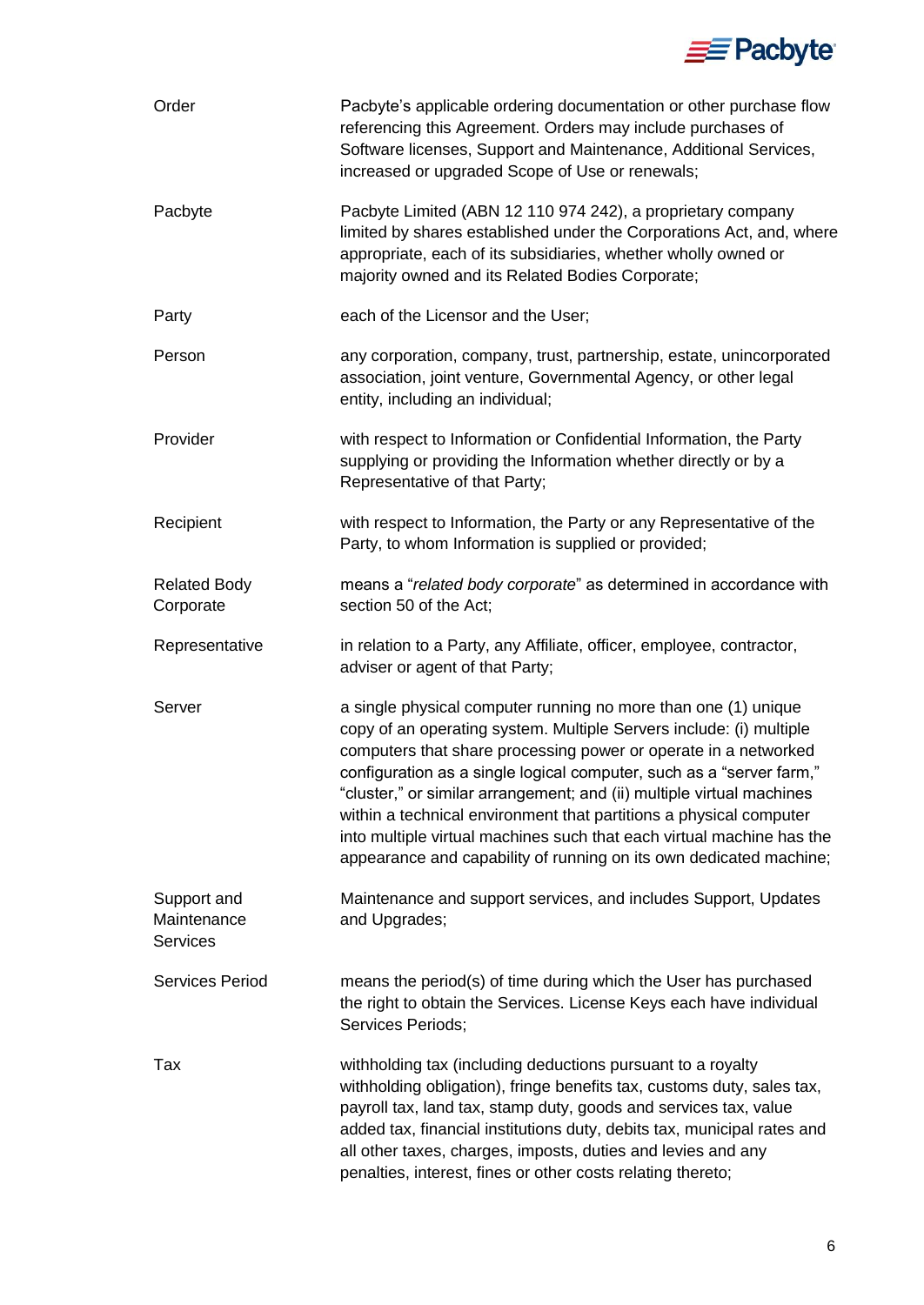

| Term              | the period of the Licence determined in accordance with clause 9.1<br>and the Order;                                                                                                                                                                                                                                                                                                                                     |  |  |
|-------------------|--------------------------------------------------------------------------------------------------------------------------------------------------------------------------------------------------------------------------------------------------------------------------------------------------------------------------------------------------------------------------------------------------------------------------|--|--|
| Territory         | as specified in the Order;                                                                                                                                                                                                                                                                                                                                                                                               |  |  |
| <b>Trade Mark</b> | the trade mark "Netpump" (with Australian registration number<br>a)<br>1815349 and United States USPTO registration number<br>5471970) or any extension, replacement, variation or adaptation<br>of that trademark and whether Used in relation to any of the<br>goods or services of "Class 9" or "Class 42" as defined under the<br>Australian Trademark IP Australia database<br>www.ipaustralia.gov.au or otherwise; |  |  |
|                   | b) the trade mark "Pacbyte®" (with Australian registration number<br>1758251 and United States USPTO registration number<br>5253194) or any extension, replacement, variation or adaptation<br>of that trademark and whether Used in relation to any of the<br>goods or services of "Class 9" or "Class 42" as defined under the<br>Australian Trademark IP Australia database<br>www.ipaustralia.gov.au or otherwise;   |  |  |
|                   | c) the trade mark "PacByte®" (with Australian registration number<br>1022257) or any extension, replacement, variation or adaptation<br>of that trademark and whether Used in relation to any of the<br>goods or services of "Class 9" as defined under the Australian<br>Trademark IP Australia database www.ipaustralia.gov.au or<br>otherwise;                                                                        |  |  |
|                   | any trademark that is the same as or similar to any of the<br>d)<br>trademarks described in (a), (b) or (c) that any member of the<br>Pacbyte may register or permit to be registered in any<br>jurisdiction; and                                                                                                                                                                                                        |  |  |
|                   | any other trademark any member of the Pacbyte may develop or<br>e)<br>register or permit to be developed or registered with respect to<br>the Intellectual Property;                                                                                                                                                                                                                                                     |  |  |
| Update            | means updates, fixes or other relatively minor modifications to the<br>Software which are applied through the Licensor's update process.                                                                                                                                                                                                                                                                                 |  |  |
| Usage             | means new versions of the Software that may use a distinct<br>installation and may require an additional Licence Key, commonly<br>referred to as a "full version" or "dot" release.                                                                                                                                                                                                                                      |  |  |
| Use               | with respect to the Intellectual Property or any part of it, use, copy,<br>reproduce, provide, sell, transfer, dispose of, Encumber, supply or<br>make available to or in favour of any Person (directly or indirectly);<br>and                                                                                                                                                                                          |  |  |
| <b>Works</b>      | all inventions, designs, drawings, plans, software, hardware, reports,<br>documents, systems, improvements and other materials in which<br>copyright subsists.                                                                                                                                                                                                                                                           |  |  |

**1.2. Interpretation.** In these Licence Terms: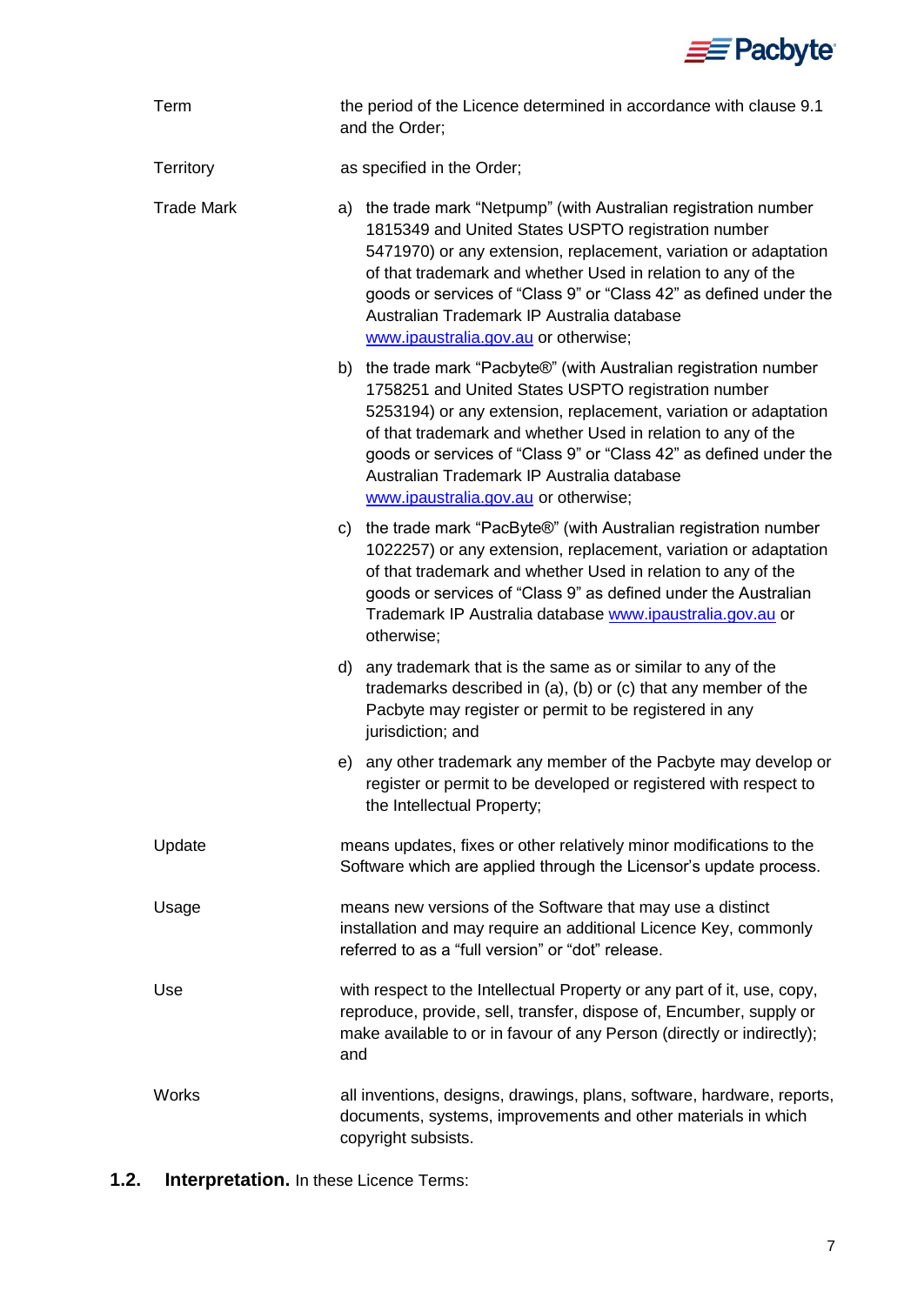

(a) headings are for convenience only and do not affect interpretation;

and unless the context requires otherwise:

- (b) words denoting the singular number include the plural and vice versa;
- (c) words denoting any gender include any other gender;
- (a) a reference to any Party includes that Party's executors, administrators, successors and permitted assigns, including any Person taking by way of novation;
- (b) a reference to any document (including these Licence Terms) is to that document as varied, novated, ratified or replaced from time to time;
- (c) a reference to any statute or to any statutory provision includes any statutory modification or re-enactment of it or any statutory provision substituted for it, and all ordinances, by-laws, regulations, rules and statutory instruments (however described) issued under it;
- (d) references to parties, clauses, schedules, exhibits or annexures are references to parties, clauses, schedules, exhibits and annexures to or of these Licence Terms;
- (e) where a word or phrase is given a defined meaning, any other part of speech or grammatical form of that word or phrase has a corresponding meaning;
- (f) mentioning anything after "include", "includes" or "including" does not limit what else might be included;
- (g) if any day appointed or specified by these Licence Terms for the payment of any money or doing of anything falls on a day which is not a Business Day, the day so appointed or specified will be deemed to be the next Business Day;
- (h) a reference to a month is a reference to a calendar month;
- (i) a reference to writing includes any means of producing words in a tangible and permanently visible form; and
- (j) where reference is made to an Event of Default continuing, it means that the Event of Default has occurred and has not been remedied to the satisfaction of the Party entitled to rely on that Event of Default to take any action or waived by that Party in writing.

# <span id="page-7-0"></span>**2. LICENCE**

- **2.1. Licence Grant.** On the terms and conditions of these Licence Terms, the Licensor hereby grants to the User this Licence which is a non-exclusive, non-sublicensable, non-transferable and revocable licence to use the Intellectual Property:
	- (a) in the Territory; and
	- (b) for the Term.
- **2.2. Restrictions.** Except as otherwise expressly permitted in this Agreement, you will not:
	- (a) reproduce, modify, adapt or create derivative works of any part of the Software;
	- (b) rent, lease, distribute, sell, sublicense, transfer, or provide access to the Software to a third party;
	- (c) use the Software for the benefit of any third party;
	- (d) incorporate the Software into a product or service you provide to a third party;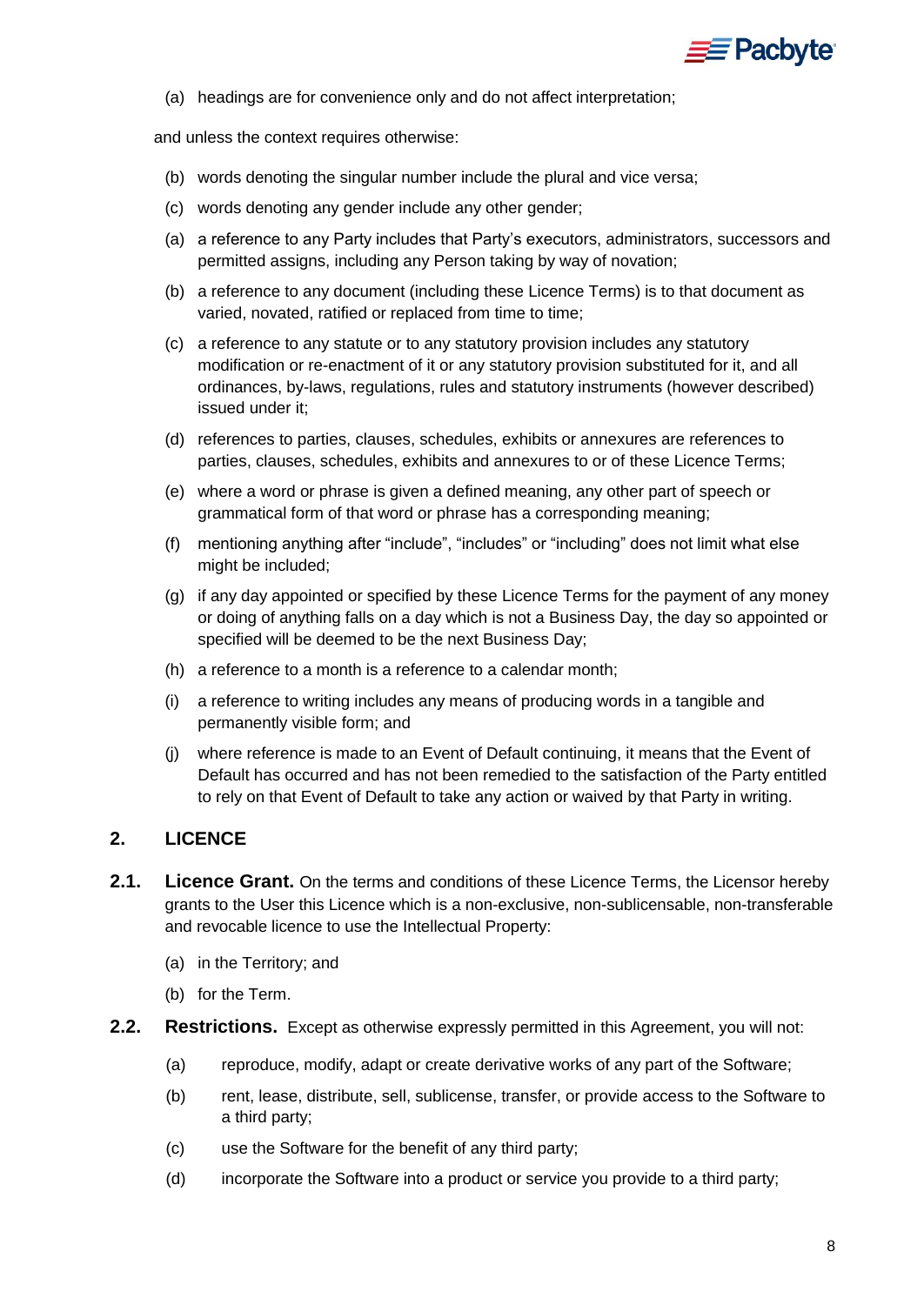

- (e) interfere with any license key mechanism in the Software or otherwise circumvent mechanisms in the Software intended to limit your use;
- (f) reverse engineer, disassemble, decompile, translate, or otherwise seek to obtain or derive the source code, underlying ideas, algorithms, file formats or non-public APIs to the Software, except to the extent expressly permitted by applicable law (and then only upon advance notice to us);
- (g) remove or obscure any proprietary or other notices contained in the Software;
- (h) use the Software for competitive analysis or to build competitive products;
- (i) publicly disseminate information regarding the performance of the Software;
- (j) export, directly or indirectly, of any information, Intellectual Property or any of the Software Products to any country prohibited by the laws of the United States, Australia or United Kingdom or for which those Governments, entities or any agency thereof at the time of export requires an export licence or other government approval or
- (k) encourage or assist any third party to do any of the foregoing.
- **2.3. Licence Key.** The Software may only be activated by delivery of a Licence Key, which Licence Keys may be designed to allow use of the Software in compliance with the scope of the Licence granted and termination of the Licence for non-compliance with the applicable Licence. Further, the Software may contain a metering or instrumentation capable of verifying license entitlement and transmitting reports or statistics on the Software usage to the Licensor or a third party engaged by the Licensor to collect any such reports or statistics.
- **2.4. Increased Scope of Use.** During the Term, a User may increase its Scope of Use (e.g., adding Authorized Users, licenses, copies or instances) by placing a new Order or, if made available by Pacbyte, directly through the applicable Software. Any increases to your Scope of Use will be subject to additional fees, as set forth in the applicable Order.
- **2.5. Support and Maintenance.** During the period for which you have paid the applicable Support and Maintenance fee, the Licensor (or its authorised agents) will provide Support and Maintenance Services for the Software in accordance with the Pacbyte Support Policy and the Enterprise Support and Services Policy (if applicable). Support and Maintenance for Software includes access to New Releases, if and when available, and any references to "Software" in this Agreement include New Releases.
- **2.6. Attribution.** In any use of the Software, you must not remove, obscure, or alter in any way the following attribution to Pacbyte on all user interfaces to the Software*: "Powered by Pacbyte,"* which must in every case include a hyperlink to http://www. http://www.pacbyte.com/, and which must be in the same format as delivered in the Software.
- **2.7. System Requirements.** You are solely responsible for ensuring that your systems meet the hardware, software and any other applicable system requirements for the Software as specified in the Documentation. Pacbyte will have no obligations or responsibility under this Agreement for issues caused by your use of any third-party hardware or software not provided by Pacbyte.

# **3. LICENCE FEES**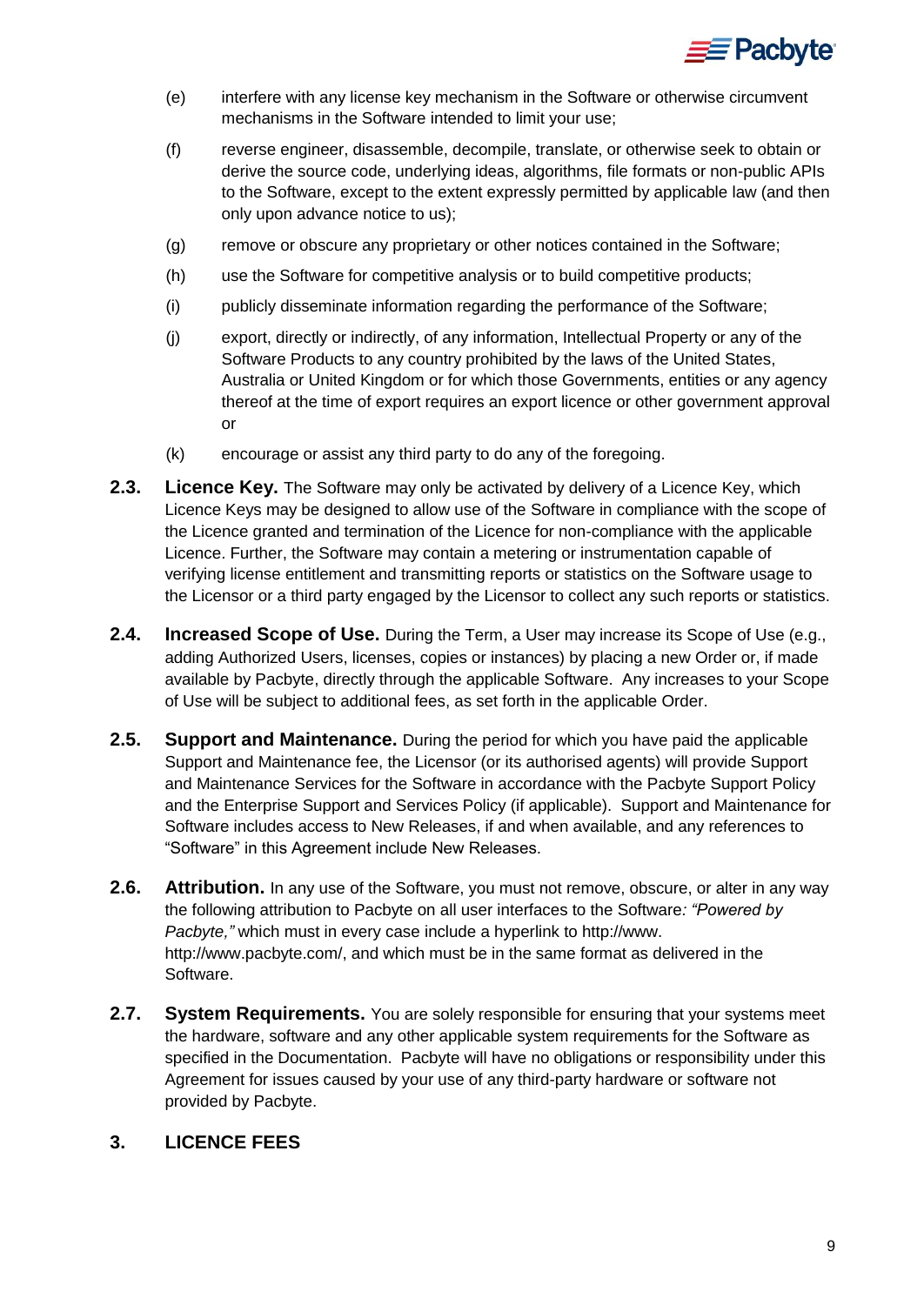

- **3.1. Licence Fees.** The Licensor has agreed to supply the Software to the User at no cost for Term in consideration for the Users' promises contained in the Agreement. If the User wishes to extend use of the Software beyond the Term, the User agrees that it will pay all fees in accordance with any future Order that may be entered into between the User and the Licensor for the use of the Software.
	- (a) Unless otherwise specified in the Order, the User will pay all amounts at the time the Order is placed. Other than as expressly set forth in clause [8.1](#page-14-0) (Indemnity by User), clause [8.2](#page-14-1) (Indemnity by Licensor), clause [8.3](#page-14-2) (Limited Warranty) and clause [8.4](#page-15-1) (Limit of Liability), all amounts are non-refundable, non-cancellable and non-creditable. In making payments, the User acknowledges that it is not relying on future availability of the Software beyond the current Term or any Upgrades or feature enhancements;
	- (b) If the User adds Authorised Users, Servers and Devices during the Term, the Licensor will charge the User for the increased number of Authorised Users, Servers and Devices pursuant to the then-currently applicable rates in the next billing cycle. The User agrees that the Licensor may bill for renewals, additional users, additional servers and unpaid fees, as applicable.
	- (c) If the User purchases Software through an approved Distributor or Reseller, the User owes payment to the Distributor or Reseller as agreed between the User and the Reseller, but the User acknowledges that the Licensor may terminate the User's rights to use the Software if the Licensor does not receive the corresponding payment from the Distributor or Reseller.
- **3.2 Taxes.** The User shall pay, taxes of any and all kind, including but not limited to, sales, use, excise, value added tax, goods and services tax, or import or export (or similar tax or duties), levied upon delivery of the Software. If applicable law requires the User to withhold any income taxes levied on payments to be made pursuant to this Agreement ("**Withholding Tax**") the User shall increase such payment to the Licensor so that, after deduction for Withholding Tax, the Licensor receives payments as if no Withholding Tax had been deducted. Notwithstanding the foregoing, the User may have obtained an exemption from relevant taxes or duties as of the time such taxes or duties are levied or assessed. In that case, the User will have the right to provide to the Licensor any such exemption information, and the Licensor will use reasonable efforts to provide such invoicing documents as may enable the User to obtain a refund or credit f for the amount so paid from any relevant revenue authority if such a refund or credit is available.

# <span id="page-9-0"></span>**4. USER UNDERTAKINGS**

# **4.1. Title**

- (a) The User acknowledges:
	- (i) that the Licensor is the owner of all intellectual property (including Intellectual Property Rights and common law rights) in the Intellectual Property and neither the User nor any third party has or will acquire, any right, title or interest (including goodwill) in or to the Intellectual Property;
	- (ii) (the Licensor's legal and beneficial interests in the Intellectual Property and the validity of its registration as the registered owner of the Intellectual Property (to the extent that the Intellectual Property is registered or capable of registration);
	- (iii) that the Licensor has a fundamental interest in maintaining its goodwill and reputation in the Intellectual Property; and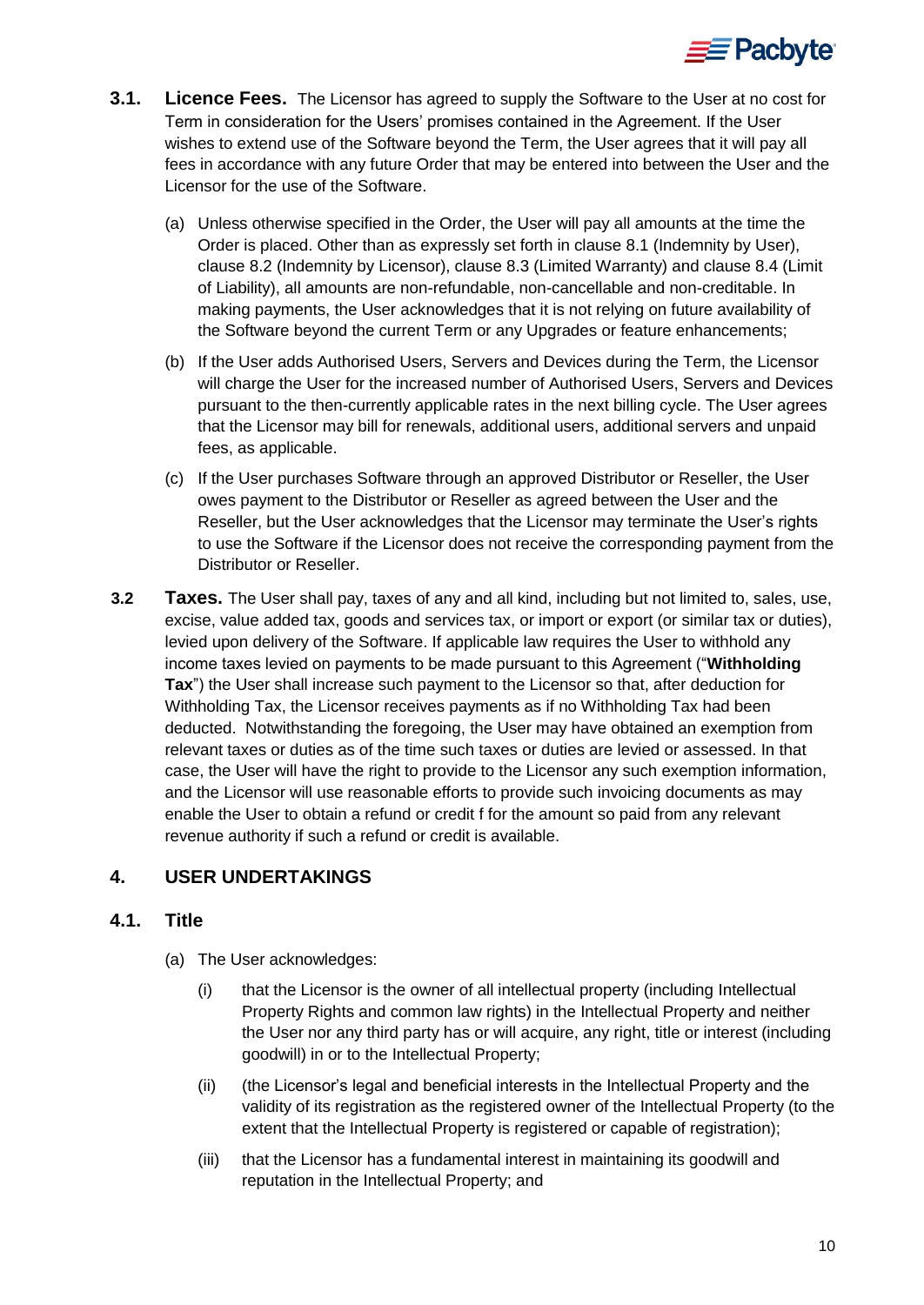

- (iv) the Licensor gives no representation or warranty (except as specified in Clause [8.3](#page-14-2) (Limited Warranty), express or implied, with respect to the functionality, performance, accuracy, completeness or fitness for purpose of the Software or any of the Intellectual Property.
- (b) The User undertakes that the User will not, and will not assist any other Person (whether directly or indirectly) to:
	- (i) take any action that would or might invalidate, challenge, prejudice or put in dispute the Licensor's right, title or interest in and to the Intellectual Property and the Intellectual Property Rights; or
	- (ii) support an application to remove, adversely affect or amend any registration of any part of the Intellectual Property or the Intellectual Property Rights.
- (c) The User agrees that:
	- (i) any and all goodwill in the Intellectual Property arising as a result of the User's Use under this Licence inures to the Licensor's benefit exclusively;
	- (ii) upon expiry or termination of this Licence and any rights granted under this Licence, the Licensor will not be obliged to make any payment to the User attributable to any goodwill associated with the User's Use of the Intellectual Property; and
	- (iii) any and all enhancements to or accretions in value of the Intellectual Property arising as a result of Use of this Licence vest in the Licensor.
- **4.2. Compliance.** The User agrees to provide the Licensor or its authorised representative with the Information requested by the Licensor for the purpose of making a reasonable assessment of whether the Intellectual Property is being Used and applied in accordance with these Licence Terms.
- **4.3. Notice to Licensor.** Upon becoming aware, the User will promptly notify the Licensor:
	- (a) of any Event of Default and the steps taken to remedy or prevent it (whether or not it is a defaulting Party);
	- (b) if any representation or warranty made in this Licence proves to have been incorrect or misleading in any material respect when made;
	- (c) of any litigation, arbitration, Tax claim, dispute or administrative proceeding to which it is a party or affecting the User or any of the User's property the adverse determination of which could have a Material Adverse Effect;
	- (d) of any proposal by any Governmental Agency to acquire compulsorily the whole or a substantial part of the User's property; and
	- (e) of the appointment of a Person under any legislation to investigate all or any part of its affairs.
- **4.4. No Use.** Except in accordance with these Licence Terms or with the prior written consent of the Licensor, the User must not Use all or any part of the Intellectual Property.

# **4.5. Compliance with laws**

(a) Unless expressly permitted by these Licence Terms, the User agrees not to do any of the acts identified in the Commonwealth of Australia Consolidated Acts, including, without limitation: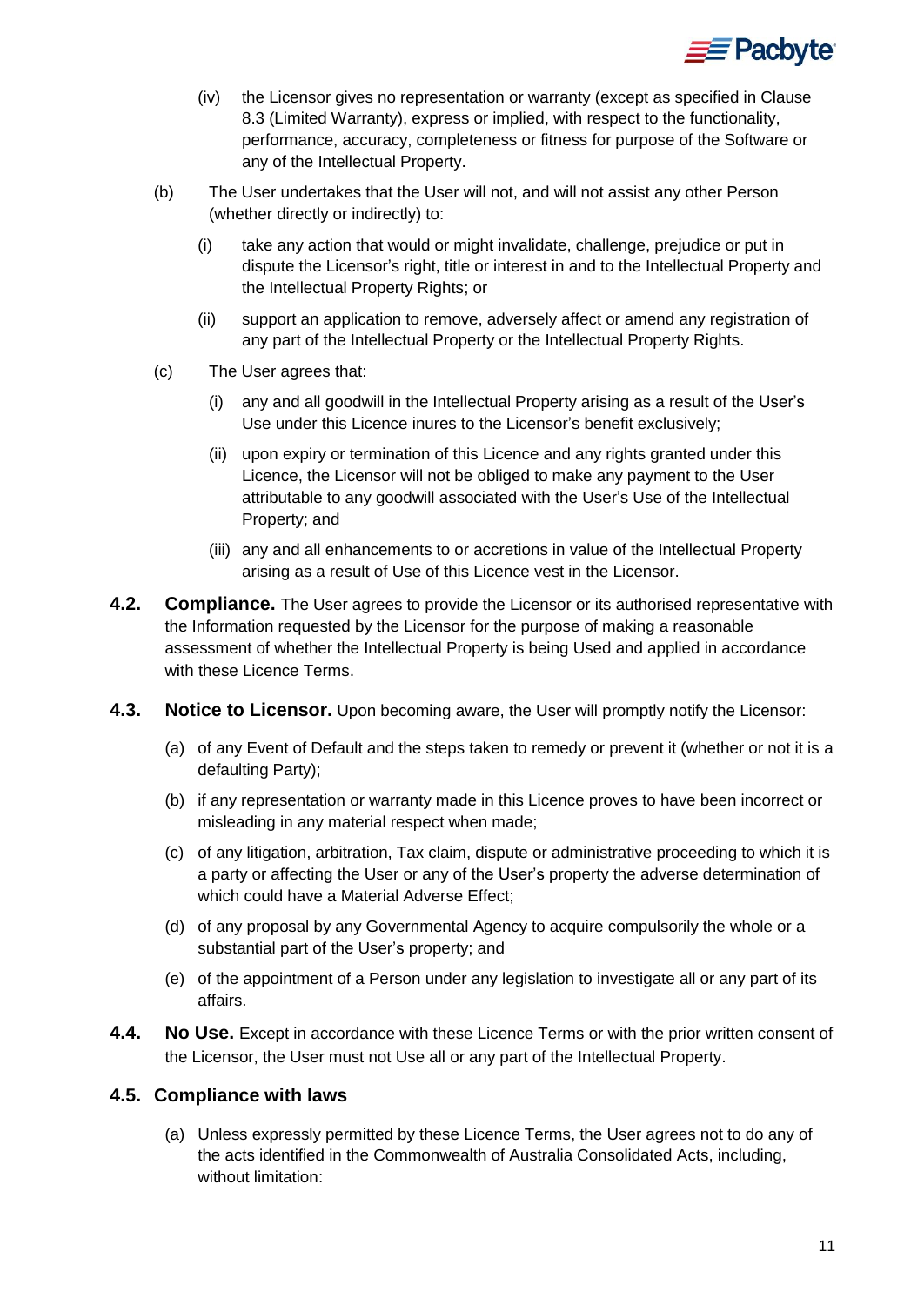

- (i) section 26(1) of the *Trade Marks Act* 1995 (Cth);
- (ii) section 13 of the *Patents Act* 1990 (Cth);
- (iii) section 13 of the *Copyright Act* 1968 (Cth);
- (iv) section 10 of the *Designs Act* 2003 (Cth),

or any comparable legislation in force in the Territory in relation to any of the Intellectual Property.

(b) The User, must use the Intellectual Property in compliance with all applicable laws, including local laws in the Territory and any place the Intellectual Property is Used or in which the User's Software is, or is intended to be used.

#### <span id="page-11-1"></span><span id="page-11-0"></span>**5. CONFIDENTIALITY**

- (a) **Restrictions:** Except as permitted by these Licence Terms, the Recipient will not, and will procure that its Representatives will not: i) disclose Information, or permit Information to be disclosed, to any Person; or Use Information for any purpose or in any way which is detrimental to, or in competition with, the Provider or any Affiliate of the Provider.
- <span id="page-11-2"></span>(b) **Permitted disclosure**: i) Subject to (ii) below, the Recipient may disclose Information to such of its Representatives, but only to such extent, as is reasonably necessary to enable those Persons in the course of their duties to implement or perform the transactions contemplated by this Licence; ii) Prior to receipt by each such Representative of any Information, the Recipient will ensure that all of its Representatives are aware of the confidentiality of the Information, the existence and terms of this clause [5](#page-11-0) (Confidentiality) and comply with the provisions of this clause [5](#page-11-0) (Confidentiality) as if they were party to this Licence. The Recipient agrees to be responsible for any act or omission of its Representatives constituting a breach of this clause [5](#page-11-0) and acknowledges that the Provider will be entitled to all remedies available to it at law or in equity as if the breach was caused by the Recipient.
- (c) **Exceptions:** Neither clause [5\(a\)](#page-11-1) nor [5\(b\)](#page-11-2) applies to any Information which: i) already is, or becomes, public knowledge other than as a result of a breach of this clause [5](#page-11-0) (Confidentiality) by the Recipient or a Representative of the Recipient; or ii) is independently acquired or developed by the Recipient without the benefit or use of Information; or iii) is lawfully received by the Recipient from a third party not owing any obligation of confidentiality to the Provider or a Representative of the Provider.
- <span id="page-11-4"></span>(d) **Compulsory disclosure:** The Recipient may, so long as the Recipient complies with clause [5\(e\),](#page-11-3) disclose Information if, but only to the extent that, the Recipient is required to do so by applicable law or the requirements of any Governmental Agency.
- <span id="page-11-3"></span>(e) **Prior notification:** The Recipient will, unless prevented by law from doing so, before disclosing Information pursuant to clause [5\(d\):](#page-11-4) i) give to the Provider the maximum notice reasonably practicable in the circumstances, specifying the requirement under which the Recipient is required to disclose Information and the precise Information which the Recipient is required to disclose; ii) use its best endeavours to oppose or restrict disclosure, or to make disclosure on terms which will preserve as far as possible the confidentiality of the Information; iii) take such steps as will permit the Provider to have a reasonable opportunity to oppose or to restrict such disclosure by lawful means; and iv) give all reasonable assistance and co-operation which the Provider considers necessary to prevent or minimise the disclosure of the Information.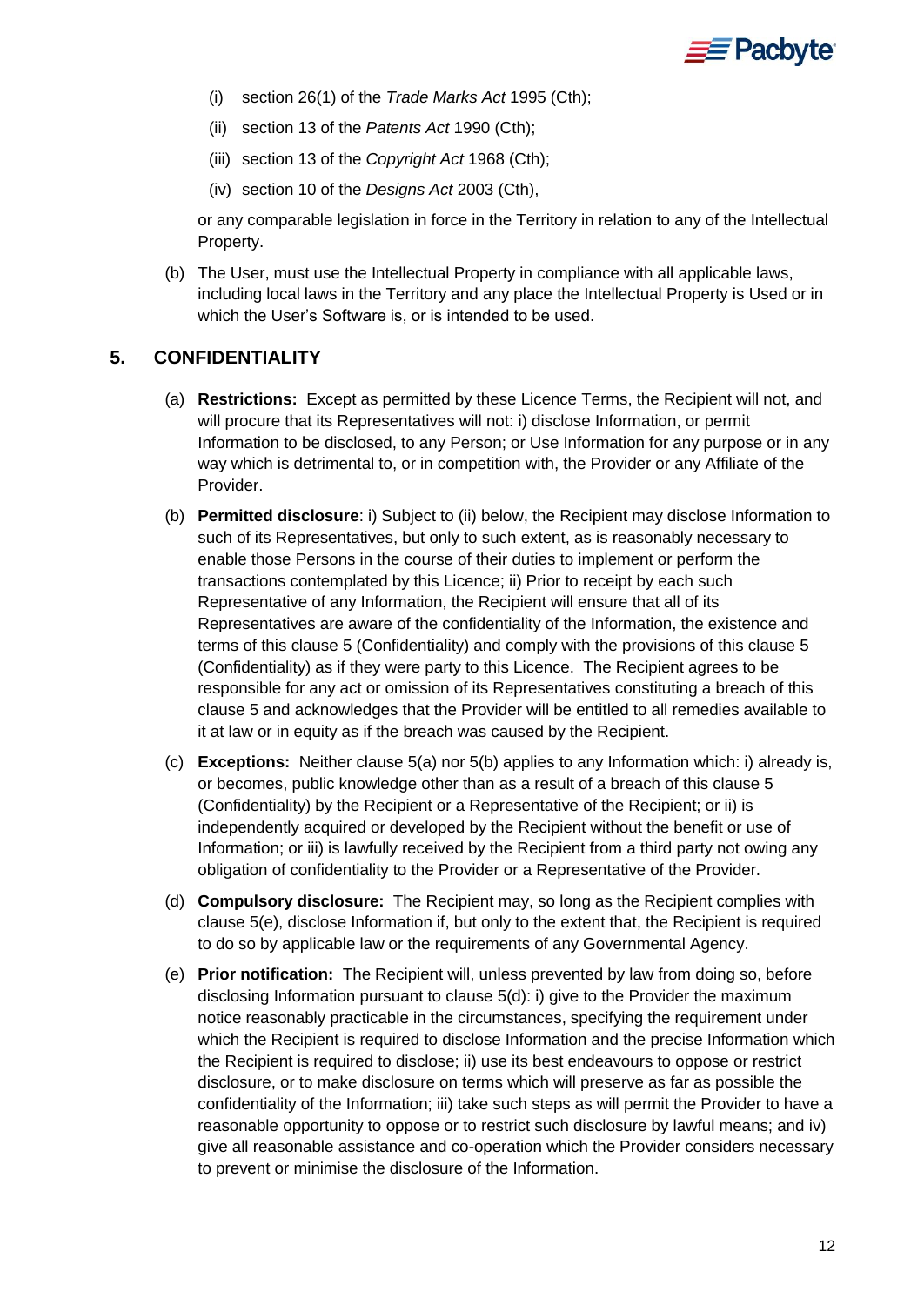

- <span id="page-12-0"></span>(f) **Return or destruction:** Upon the termination or completion of the transactions contemplated by this Licence the Recipient will, promptly on request by the Provider, return to the Provider all Information in the possession or control of the Recipient and Representatives of the Recipient, or, if the Provider so agrees, destroy all such Information (and the Provider will so agree in the case of Information described in paragraph (b) of the definition of "Information").
- (g) **Exceptions:** Clause [5\(f\)](#page-12-0) will not apply to any Information to the extent that: i) such Information forms part of the board minutes, board committee minutes, investment committee minutes, credit committee papers or investment committee papers of the Recipient or a Representative of the Recipient; ii) the Recipient or a Representative of the Recipient is required by law to retain a copy of the Information; and iii) such Information is archived pursuant to any auto-archiving procedures of the Recipient.
- (h) **Copying:** The Recipient may not copy or reproduce Information except to the extent absolutely necessary to enable the Recipient and its Representatives to implement or perform the transactions contemplated by this Licence.
- (i) **Ownership:** The Information always remains the property of the Provider. This Licence does not give the Recipient any right, title or interest in the Information.
- (j) **Undertakings and acknowledgements:** The Recipient agrees that: i) it will not assert any rights in respect of, nor contest the Provider's ownership of, Information; ii) it will take all reasonable steps to protect the Information and keep it secure from unauthorised Persons; iii) it will co-operate with the Provider in any action it reasonably takes to protect the Information; iv) it will inform the Provider immediately if it becomes aware or suspects there has been a breach of the obligations in this clause [5](#page-11-0) or an unauthorised disclosure of Information by a Representative of the Recipient; v) the Provider has no obligation to disclose Information to the Recipient and the Provider has an absolute discretion as to the Information which the Provider chooses to disclose; and vi) other than as expressly set out in these Licence Terms, the Provider makes no warranty or representation as to the accuracy, adequacy, or completeness of any Information, or as to the materiality of any Information in the context of the transactions contemplated by this Licence and has no responsibility or liability in any way to the Recipient or any of its Representatives in relation to the use of or reliance on the Information.
- (k) **Equitable remedies:** The Recipient acknowledges that, in the event of any alleged breach of this clause [5](#page-11-0) (Confidentiality) by the Recipient or any Representative of the Recipient, damages may not be an adequate remedy and the Provider will be entitled to seek equitable relief (including an injunction) in addition to damages. In any proceeding brought by the Provider seeking equitable relief for a breach of this clause [5,](#page-11-0) neither the Recipient nor any Representative of the Recipient may claim that the breach is one which may not or ought not to be the subject of equitable relief.
- (l) **Indemnity:** The Recipient will indemnify and hold the Provider harmless against all losses, claims, costs, demands, liabilities and expenses which may be suffered, sustained or incurred by the Provider directly or indirectly as a result of or in respect of: i) the failure by the Recipient to observe or comply with any of the terms of this clause [5](#page-11-0) (Confidentiality) for any reason; ii) any unauthorised disclosure of Information by the Recipient's Representatives; or iii) any liability of the Provider to the Recipient's Representatives in relation to the Information.
- (m) **Continuation:** The Recipient's obligations under this Licence concerning protection and Use of Information continue after termination of this Licence and are enforceable by the Provider, including by way of injunction.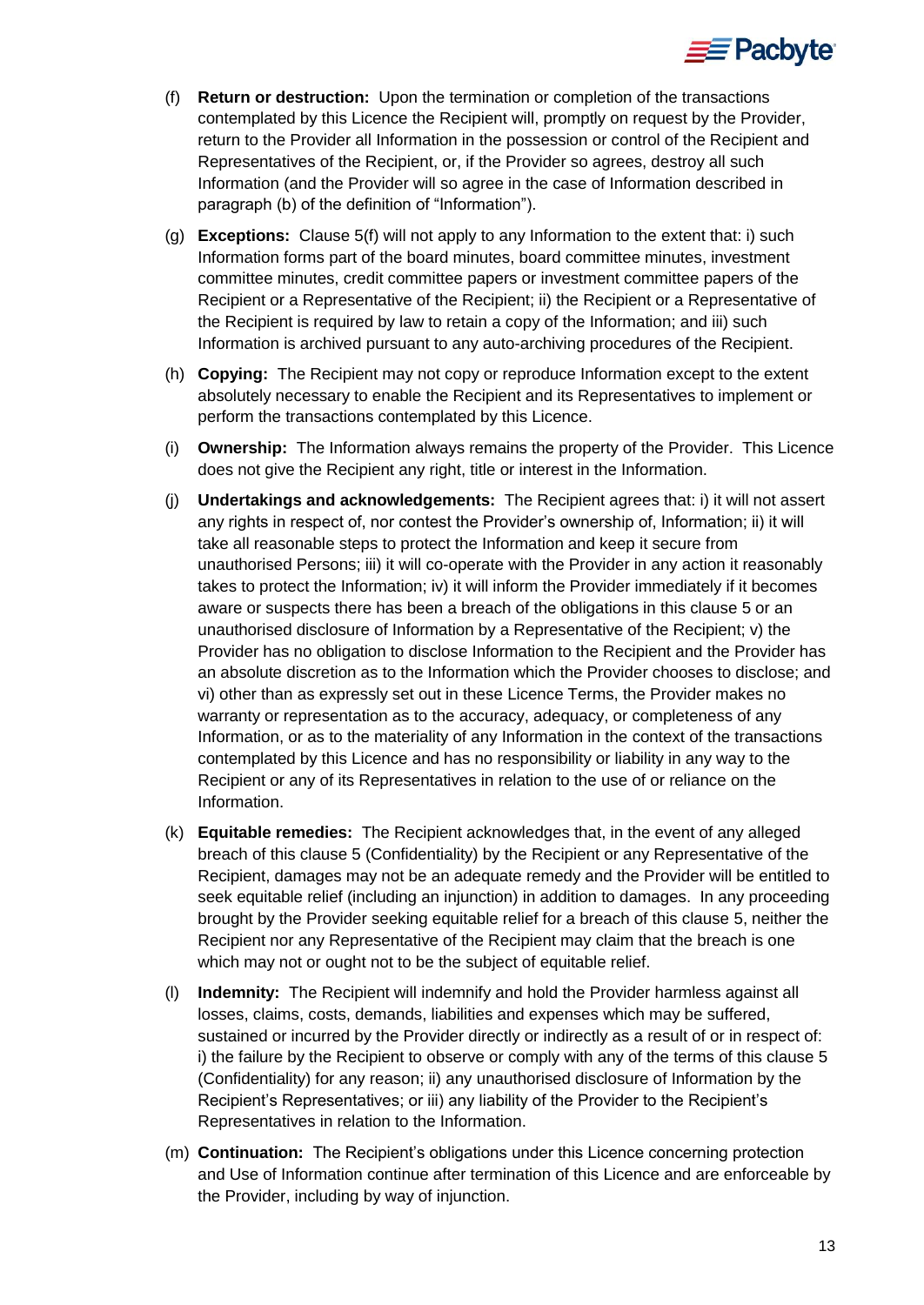

# <span id="page-13-0"></span>**6. INTELLECTUAL PROPERTY RIGHTS**

# **6.1. Licensor's Intellectual Property Rights**

- (a) The User acknowledges and agrees that, other than the User's Software, all existing Intellectual Property Rights, title and interest in all Works created or developed by any Party or its Representatives (whether alone or with others) in connection with that Party's implementation or performance of the transactions contemplated by this Licence are vested in the Licensor (or an assignee approved by the shareholders of the Licensor) and comprise part of the Intellectual Property. Simultaneously with their creation or development, all future Intellectual Property Rights, title and interest in all such Works will vest in the Licensor and comprise part of the Intellectual Property. The User agrees to: i) immediately disclose to the Licensor all such Works on creation or development; and ii) execute and perform, or procure the execution or performance of, all documents and all acts and things required or desirable to secure any Intellectual Property rights of the Licensor without any remuneration or compensation.
- (b) The User consents (for the benefit of the Licensor) to any and all acts or omissions (whether occurring before or after this consent is given) in relation to all Works, other than the User's Software, made or to be made by the User or the User's Representatives in the course of the User's implementation or performance of the transactions contemplated by this Licence which might otherwise infringe the Moral Rights of the Licensor or its Representatives in any or all of those Works.
- (c) The User warrants that it has given this consent and undertaking genuinely, and without being subjected to any duress by the Licensor or any other Person, and without relying on any representations other than those expressly set out in these Licence Terms.
- **6.2. User's Intellectual Property Rights.** The Licensor acknowledges and agrees that all existing Intellectual Property Rights, title and interest in all Works created or developed by the User or Representatives (whether alone or with others) in connection with that Party's implementation or performance of the transactions contemplated by this Licence which comprise any part of the User's Software are vested in the User and comprise part of the User's Intellectual Property Rights. Simultaneously with their creation or development, all future Intellectual Property Rights, title and interest in all such Works will vest in the User and comprise part of the Intellectual Property Rights of the User.

The User agrees that this clause relates solely to the User's Software and nothing in this clause will have the effect of giving the User title to or any interest in any of the Intellectual Property.

# <span id="page-13-1"></span>**7. INFRINGEMENT**

- (a) The User undertakes to do all things reasonably necessary for the protection of the Intellectual Property against deregistration or infringement. If any legal action is necessary to protect the Intellectual Property or the Intellectual Property Rights, the Licensor will undertake that legal action at its expense but in the name of the User if appropriate.
- (b) In the event that:
	- (i) The User receives notice of any infringement or threatened infringement of any of the Intellectual Property or any common law passing off by reason of imitations or otherwise; or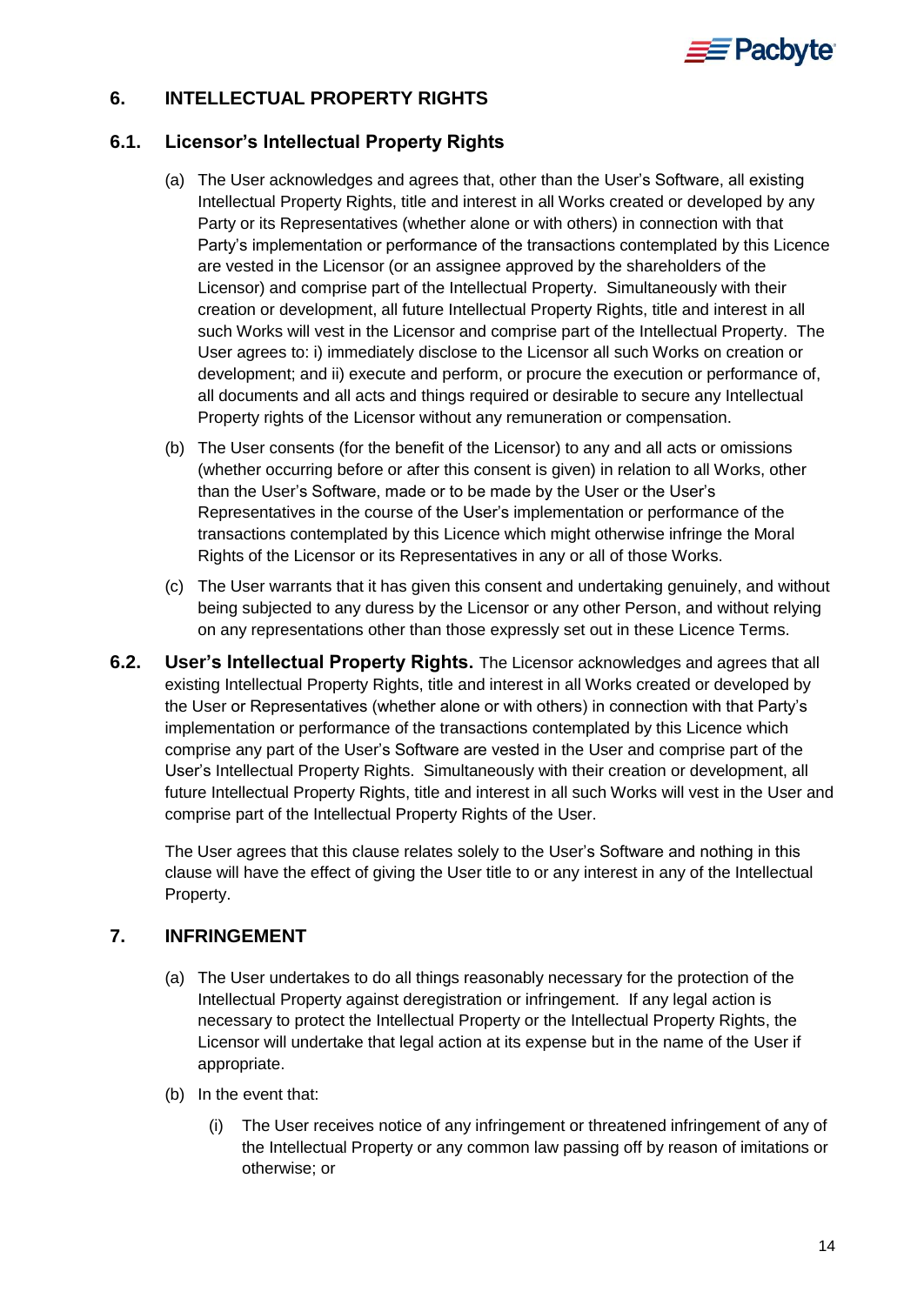

(ii) any third party claims that any use of the Intellectual Property is liable to cause deception or confusion to the public;

the User must promptly notify the Licensor, giving full particulars, and provide all information and assistance required by the Licensor in the event that the Licensor commences or defends proceedings in relation to any claims or infringements. Any such proceedings will be under the control and at the expense of the Licensor.

- (c) In the event that the Licensor does not commence or defend proceedings in relation to claims or infringements of the Intellectual Property within 2 months of receiving notification of them from the User, the User may institute proceedings in its own name as if it were the Licensor and the Licensor is not liable for any cost unless it takes part in the proceedings.
- (d) At the request and expense of the Licensor, the User must provide all and any information concerning the User's use of each Trade Mark and must give co-operation and assistance to the Licensor in any dispute, litigation or settlement in relation to a Trade Mark.

# <span id="page-14-3"></span>**8. INDEMNITY, LIMITED WARRANTY AND LIMIT OF LIABILITY**

- <span id="page-14-0"></span>**8.1. Indemnity by User.** The User releases and indemnifies, and will keep indemnified, each Indemnified Person from and against all:
	- (a) Claims which may be brought, commenced, prosecuted or claimed against any Indemnified Person or in which any Indemnified Person may be involved;
	- (b) Claims or Actions arising; and
	- (c) all loss (including indirect loss, loss of profits or consequential loss), costs (including legal costs on a full indemnity basis), damages, or liability (whether in tort (including negligence), contract breach or statutory duty, equity or otherwise) which any Indemnified Person may suffer or incur,

in consequence of or relating to the Use of the Intellectual Property by the User, except to the extent such claims or loss are caused by the negligence of the Licensor.

- <span id="page-14-1"></span>**8.2. Indemnity by Licensor.** The Licensor indemnifies, and will keep indemnified, the User from and against all:
	- (a) claims, demands, actions, proceedings, prosecutions which may be brought, commenced or prosecuted or claimed against the User or in which the User may be involved; and
	- (b) all loss (excluding indirect loss or consequential loss), costs (including legal costs on a full indemnity basis), damages, or liability (whether in tort (including negligence), contract breach or statutory duty, equity or otherwise) which the User may suffer or incur,

arising in connection with the granting of the Licence or the User's Use of the Intellectual Property in accordance with this Agreement.

<span id="page-14-2"></span>**8.3. Limited Warranty.** If at any time within the period ending seven (7) days from the earlier of the date that License first pays for or uses the Software, the Software substantially fails to perform the functions described in the Software Documentation made available by the Licensor, the User will notify the Licensor in writing during such warranty period of such alleged nonconformance during. The Licensor will, at its own cost and expense and within thirty (30) days of receipt of such written notification, correct such deficiency. Should the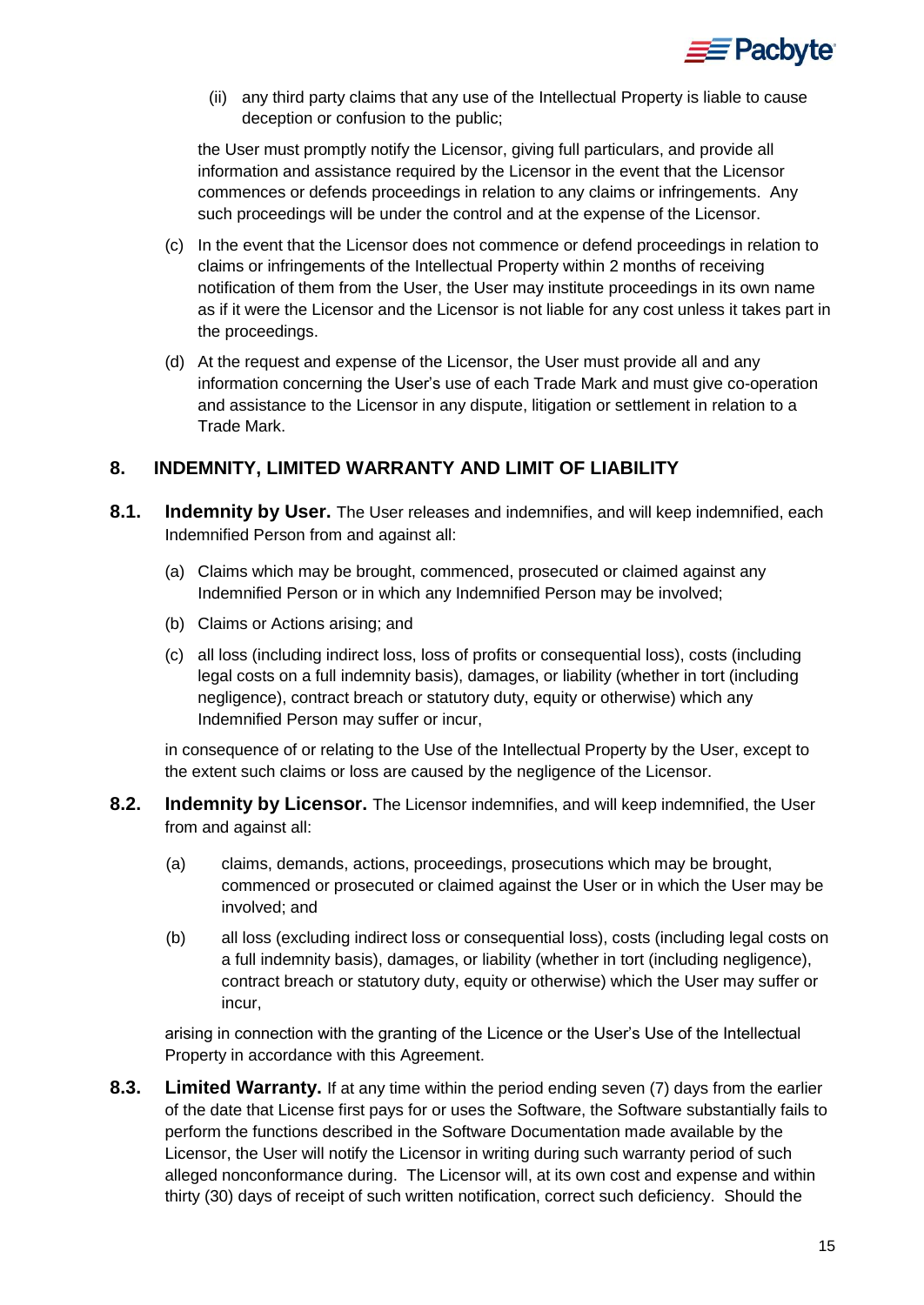

Licensor fail to correct such warranty breach, the User may, as its sole remedy, upon giving the Licensor written notice within five (5) days of such failure to remedy, terminate this Agreement, destroy the copy of the Software in its possession and receive a refund of all the fees paid by User for the Software.

EXCEPT AS SPECIFIED ABOVE, THE SOFTWARE ARE PROVIDED "AS IS", AT USER'S OWN RISK, WITHOUT EXPRESS OR IMPLIED WARRANTY OR CONDITION OF ANY KIND. THE LICENSOR ALSO DISCLAIMS ANY WARRANTIES OF MERCHANTABILITY, FITNESS FOR A PARTICULAR PURPOSE OR NON-INFRINGEMENT. The Licensor will have no responsibility for any harm to the User's computer system, loss or corruption of data, or other harm that results from User's access to or use of the Software.

<span id="page-15-1"></span>**8.4. Limit of Liability.** To the extent permitted under applicable law, in no event will the Licensor including its affiliates, officers, employees, agents, suppliers or licensors be liable for any consequential loss whether in contract, tort, negligence, product liability or otherwise related to the Software, Services or other subject matter hereof.

The Licensor's liability under this Agreement will not, in any event, exceed the fees, if any, paid by the User for the software and services licensed to the User under this Agreement or the Limitation of Liability agreed in the Order, whichever is the lesser. The foregoing limitations shall apply to the maximum extent permitted by applicable law, regardless of whether the Licensor has been advised of the possibility of such damages and regardless of whether any remedy fails of its essential purpose. The User and the Licensor agree that, given the price of the Software and the nature of the circumstances, the preceding limitations are fair and reasonable.

# <span id="page-15-2"></span>**9. TERM AND TERMINATION**

- <span id="page-15-0"></span>**9.1. Term.** The Term of this Licence is specified in the Order and and will commence on the date the User first accesses the Software and shall automatically renew for periods specified in the Order (the Term specified in the Order together with each renewal term, the "Term"), unless either party provides at least ninety (30) days' written notice of its intent to terminate the Agreement prior to the completion of the then current term.
- **9.2. Termination for cause.** The Term may be terminated by the Licensor upon notice in the event that the User has breached any of the terms of this Agreement in accordance with clause [9](#page-15-2) (Term and Termination).

By notice to the User, the Licensor may immediately terminate this Licence if:

- (a) an Insolvency Event occurs in relation to the User; or
- (b) an Event of Default occurs.
- **9.3. Termination for convenience.** The User may choose to stop using the Software and terminate this Agreement (including all Orders) at any time for any reason upon written notice to Pacbyte. Upon any such termination (i) you will not be entitled to a refund of any pre-paid fees (including any Additional Services) and (ii) if you have not already paid all applicable fees for the then-current Term or related services period (as applicable), any such fees that are outstanding will become immediately due and payable.

#### **9.4. Obligations on termination.** Unless:

- (a) The User has obtained a renewal or an extension of this Licence from the Licensor; or
- (b) The User has obtained both: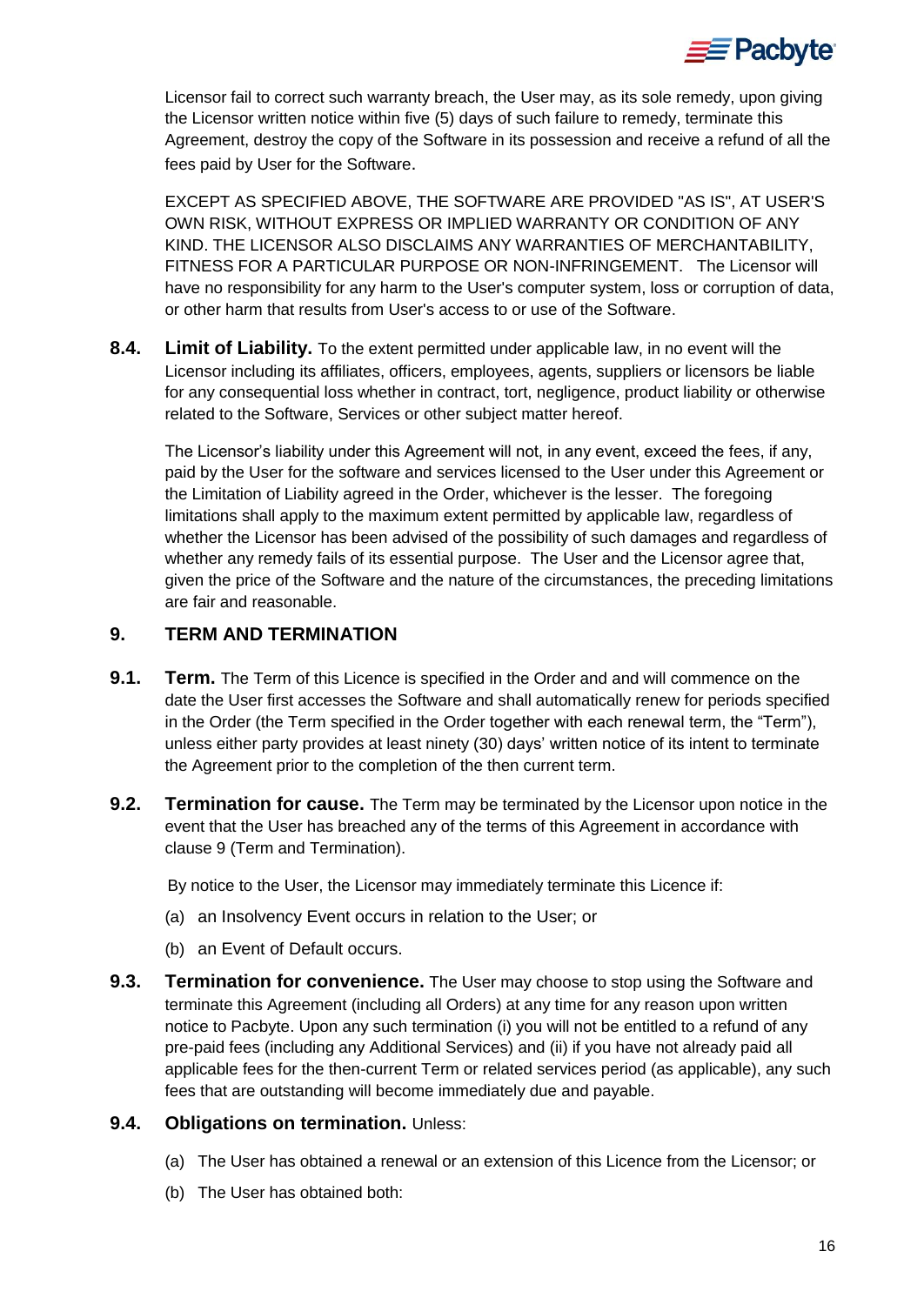

- (i) the consent of the Licensor under clause **Error! Reference source not found.**; and
- (ii) entered into a licence with the Licensor as contemplated by clause **Error! Reference source not found.**,

on termination of this Licence, whether under clause [9.1](#page-15-0) the User must, without any requirement for further notice from the Licensor, immediately:

- (c) cease to Use the Software and any Intellectual Property for any purpose;
- (d) promptly discontinue use of the Software and Intellectual Property and destroy all copies of the Software, the Confidential Information, the Information and related materials in its possession or control and upon request by the Licensor certify to the Licensor as to their destruction.

# <span id="page-16-0"></span>**10. DISPUTE RESOLUTION**

- (a) Where any dispute arises between the Parties concerning this Agreement, or the circumstances, representations, or conduct giving rise to the Agreement, no Party may commence any court or arbitration proceedings relating to the dispute (other than for injunctive relief) unless that Party has complied with the procedures set out in this Clause [10.](#page-16-0)
	- (i) The Party initiating the dispute (the "**initiating party**") must provide written notice of the dispute to the other Party (the "**respondent party**") and nominate in that notice the initiating party's representative for the negotiations. The respondent party must, within seven (7) days of receipt of the notice, give written notice to the initiating party naming the respondent party's representative for the negotiations. Each representative nominated must have authority to settle or resolve the dispute.
	- (ii) If the Parties are unable to resolve the dispute by discussion and negotiation within 14 days of receipt of the written notice from the initiating party, then the Parties must immediately refer the dispute to mediation.
	- (iii) The mediation must be conducted in accordance with the procedures adopted by the Australian Commercial Disputes Centre. The mediation must be conducted by a mediator at a fee agreed by the Parties. Failing agreement between the Parties, the mediator shall be selected and the mediator's fee determined by the then President of the Law Society of New South Wales.
- (b) Each party must pay its own costs in relation to complying with this Clause [10,](#page-16-0) except that the costs and expenses of the mediation will be borne by the parties equally.
- (c) Unless prevented by the nature of the dispute, the parties will continue to perform this Agreement while attempts are made to resolve the dispute.

#### <span id="page-16-2"></span>**11. REPRESENTATIONS AND WARRANTIES**

- <span id="page-16-1"></span>**11.1. Representations and warranties.** On each day during the Term, each Party represents and warrants (in respect of its own matters only) for the benefit of the other Party:
	- (a) **status**: it is validly created and existing under the laws of its jurisdiction of incorporation, has the power and authority to own its property and carry on its business as now conducted or contemplated and has the capacity to sue and be sued in its own name;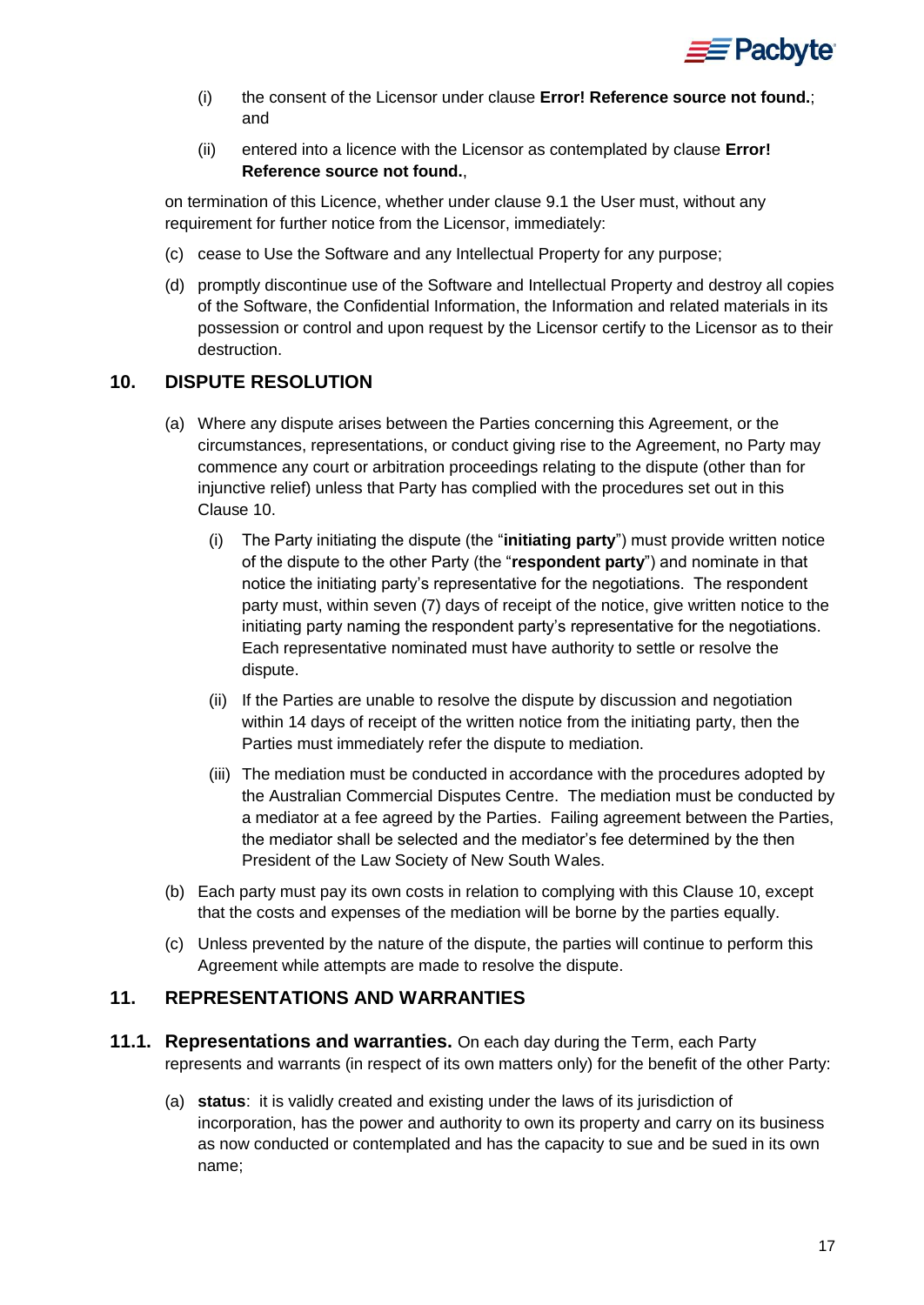

- (b) **power**: it has the power to enter into and observe and perform its respective obligations under this Licence and to carry out the transactions contemplated by this Licence;
- (c) **authorisations:** it has taken all necessary action to authorise the entry into and the observance and performance of its respective obligations under this Licence and the carrying out of the transactions contemplated by this Licence;
- (d) **documents binding**: this Licence is its valid and binding obligation, enforceable in accordance with its terms subject to laws generally affecting creditor's rights and principles of equity;
- (e) **transactions permitted**: its entry into and observance and performance of its obligations under this Licence and the carrying out by it of the transactions contemplated by this Licence do not and will not violate in any respect any provision of:
	- (i) any law or regulation or any judgment, ruling, order or decree of any Governmental Agency binding on it;
	- (ii) its incorporation bylaws, articles of association or constitution; or
	- (iii) any other instrument, arrangement or agreement which is binding upon it or its property;
- (f) **Authorisations**: all Authorisations required in connection with the entry into and the observance and performance by it of its obligations under this Licence and the carrying out by it of the transactions contemplated by this Licence, and to ensure the validity and enforceability of this Licence and the transactions contemplated by this Licence, have been obtained and are in full force and effect and there has been no default in the observance and performance of the terms and conditions applicable to any such Authorisation;
- (g) **no misrepresentation**: all information provided by or on behalf of it to the other Party in or in connection with this Licence is true in all material respects and is not, by the omission of information or otherwise, misleading;
- (h) **no undisclosed agreements**: there are in existence no instruments, arrangements or agreements which have not been disclosed to the other Party which are material in the context of this Licence;
- (i) **no trust**: it is not a trustee of any trust or settlement; and
- (j) **solvency**: no Insolvency Event has occurred and is continuing in relation to it and it is able to pay its debts as they fall due.
- (k) **virus warranty**: Pacbyte further represents and warrants that it will take reasonable commercial efforts to ensure that the Software, in the form and when provided to you, will be free of any viruses, malware, or other harmful code. For any breach of the foregoing warranty, your sole and exclusive remedy, and Pacbyte's sole obligation, is to provide a replacement copy of the Software promptly upon notice.
- **11.2. Reliance.** Each Party acknowledges that the other Party has entered into this Licence in reliance on the representations and warranties made by it in clause [11.1.](#page-16-1)
- **11.3. Indemnity.** Each Party will indemnify and hold each other harmless against all Claims or Actions, losses, costs, liabilities and expenses (including legal costs on a full indemnity basis) which may be suffered, sustained or incurred directly or indirectly as a result of or in respect of a breach by either party of any of the representations or warranties on its part under clause [11.1.](#page-16-1)

# <span id="page-17-0"></span>**12. GENERAL**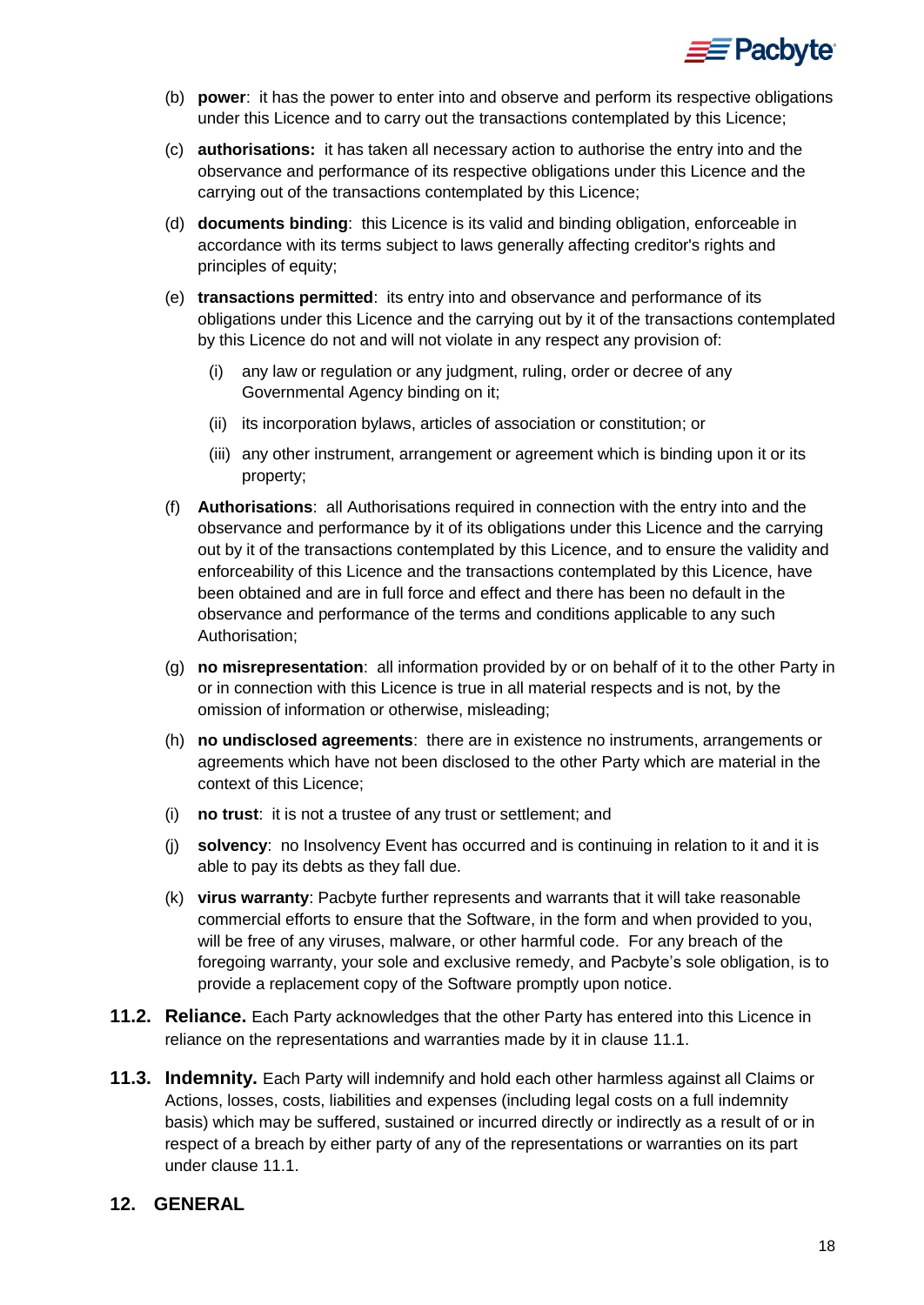

- **12.1. Notices.** Any notice required under this agreement must be in writing and sent to the contact address of the relevant party as listed in the Order or as updated from time to time with a copy sent to the following email address: [notices@pacbyte.com.](mailto:notices@pacbyte.com) Notices given by email sent before 4pm on a business day are deemed to have been received that day, and otherwise, the next business day. Notices given by post shall be deemed to have been received seven (7) days after dispatch. Any notice must be signed, or if by email, sent, by an officer of the sender or any attorney, solicitor or authorised agent of that Party.
- **12.2. No assignment.** The User may not assign or transfer any of its rights or obligations pursuant to this Agreement without the prior written consent of the Licensor.
- **12.3. Further assurance.** Each party will from time to time do all things (including executing all documents) necessary or desirable to give full effect to this Agreement.
- **12.4. Costs.** Each Party will pay its own costs and expenses in connection with the negotiation, preparation, execution and performance of this Licence except as otherwise specified in these Licence Terms.
- **12.5. Force majeure:** Neither party is liable to the other for any failure to perform its obligations under the Agreement to the extent caused by Force Majeure, provided that the affected party: a) immediately notifies the other party and provides full information about the Force Majeure; b) uses best efforts to overcome the Force Majeure; and c) continues to perform its obligations to the extent practicable.
- **12.6. Supervening legislation.** All legislation or any Court order which at any time directly or indirectly: a) lessens or otherwise varies or affects in favour of one Party over the other Party any obligation under this Licence; or b) delays or otherwise prevents or prejudicially affects the exercise by one Party rather than the other Party of any right, power, privilege or remedy under this Licence is negated and excluded from this Licence.
- **12.7. Governing law and jurisdiction.** This Licence is governed by and construed in accordance with the laws of New South Wales, Australia. Each Party irrevocably and unconditionally submits to the non-exclusive jurisdiction of the courts of New South Wales, Australia and courts of appeal from them. Each Party irrevocably waives any right it may now or in the future have to object to any action being brought in those courts including, without limitation, by claiming that the action has been brought in an inconvenient forum or that those courts have no jurisdiction.
- **12.8. Variations.** These Licence Terms may be varied by the Licensor at any time and from time to time with notice given to you by email, through the Software or through our website. Together with notice, we will specify the effective date of the modifications and the User's continued Use or access of the Software after any variation has been made will comprise acceptance by the User of these Licence Terms as varied.
- **12.9. Waiver.** A party's failure or delay to exercise a power or right does not operate as a waiver of that power or right. The exercise of a power or right does not preclude (a) its future exercise; or (b) the exercise of any other power or right. The variation or waiver of a provision of this Agreement or a party's consent to a departure from a provision by another party will be ineffective unless in writing executed by the parties.
- **12.10. Remedies.** The rights provided in these Licence Terms are cumulative and not exclusive of any other rights available in these Licence Terms, any other instrument or at law. This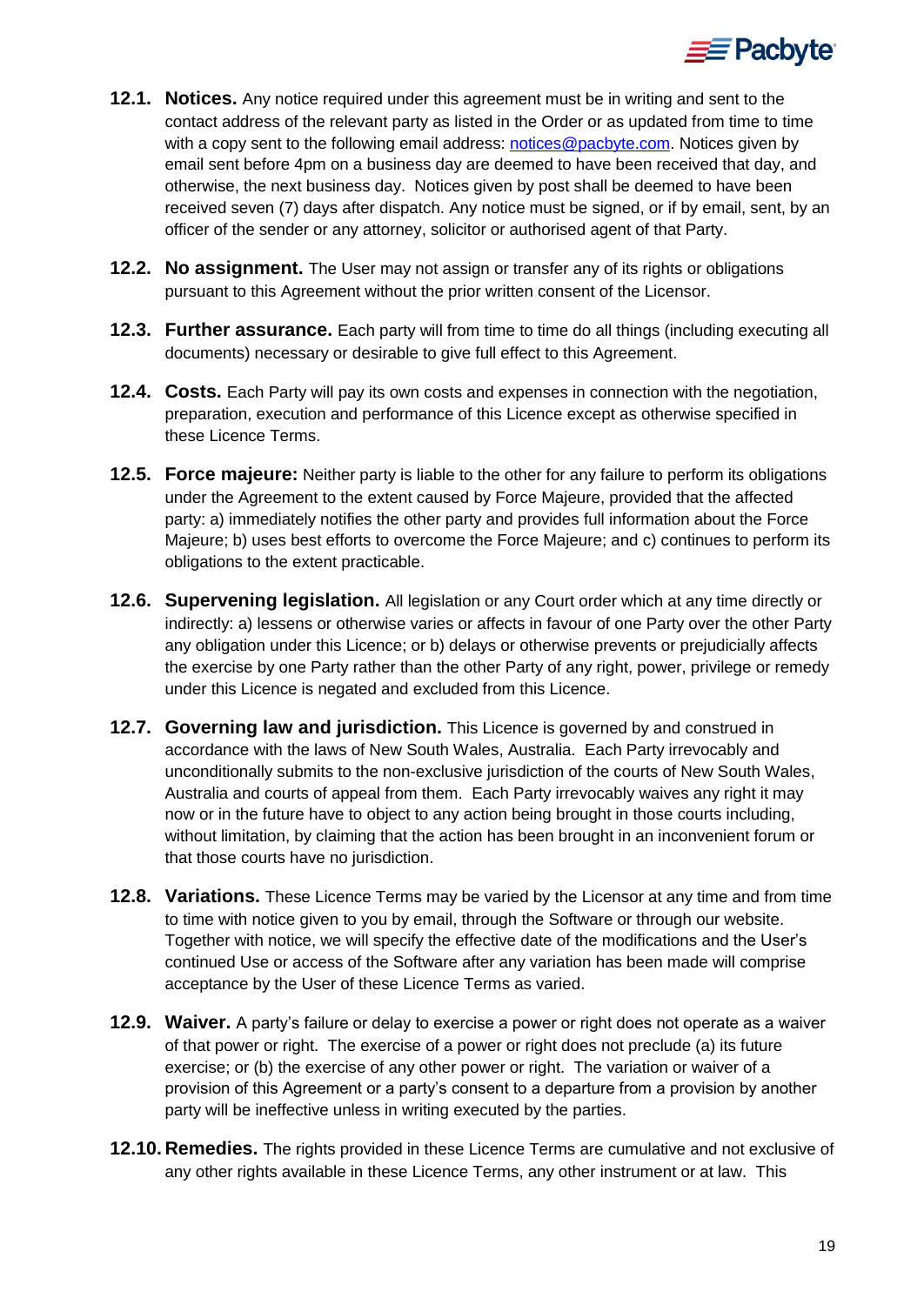

Licence is in addition to and is not prejudiced by or merged in any right a Party now has or may have.

- **12.11.Severance.** If any part of this Agreement is invalid or unenforceable, this Agreement does not include it. The remainder of this Agreement continues in full force.
- **12.12. Indemnities.** Each indemnity in this Licence is a continuing obligation, separate and independent from the other obligations of the Parties and survives termination, performance, completion or expiration of this Licence. It is not necessary for a Party to incur expense or to make any payment before enforcing a right of indemnity conferred by this Licence.
- **12.13. Counterparts.** The Agreement may be signed in counterparts, each of which constitutes an original and all of which constitute the same agreement. A party may enter the Agreement by signing and emailing a counterpart copy to the other party.
- **12.14.Entire agreement.** In relation to the subject matter of this Licence, these Licence Terms and the Documentation, embody the entire understanding of the Parties and constitute the entire terms agreed between the Parties and supersede any prior written or other agreement between the Parties.
- **12.15. No merger.** Nothing in this Agreement merges, extinguishes, postpones, lessens or otherwise prejudicially affects any right, power or remedy that a party may have against another party or any other person at any time.
- **12.16. Consents and approvals.** Where this Agreement gives any party a right or power to consent or approve in relation to a matter under this Agreement, that party may withhold any consent or approval or give consent or approval conditionally or unconditionally.
- **12.17. No reliance.** In entering into this Agreement, each party has not relied on any warranty or representation (whether oral or written) in relation to the subject matter of this Agreement not made in this Agreement.
- **12.18.Publicity Rights.** We may identify you as a Pacbyte customer in our promotional materials. We will promptly stop doing so upon your request sent to [notices@pacbyte.com.](mailto:notices@pacbyte.com)
- **12.19. Survival of Terms.** The following terms shall survive expiration or termination of this Agreement: Clause [1](#page-0-0) (Definitions); Clause [2](#page-7-0) (Licence); Clause [4](#page-9-0) (User Undertakings); Clause [5](#page-11-0) (Confidentiality); Clause [6](#page-13-0) (Intellectual Property Rights); Clause [7](#page-13-1) (Infringement); Clause [8](#page-14-3) (Indemnity, Limited Warranty and Limit of Liability); Clause [9](#page-15-2) (Term and Termination); Clause [10](#page-16-0) (Dispute Resolution); Clause [11](#page-16-2) (Representations and Warranties); and Clause [12](#page-17-0) (General).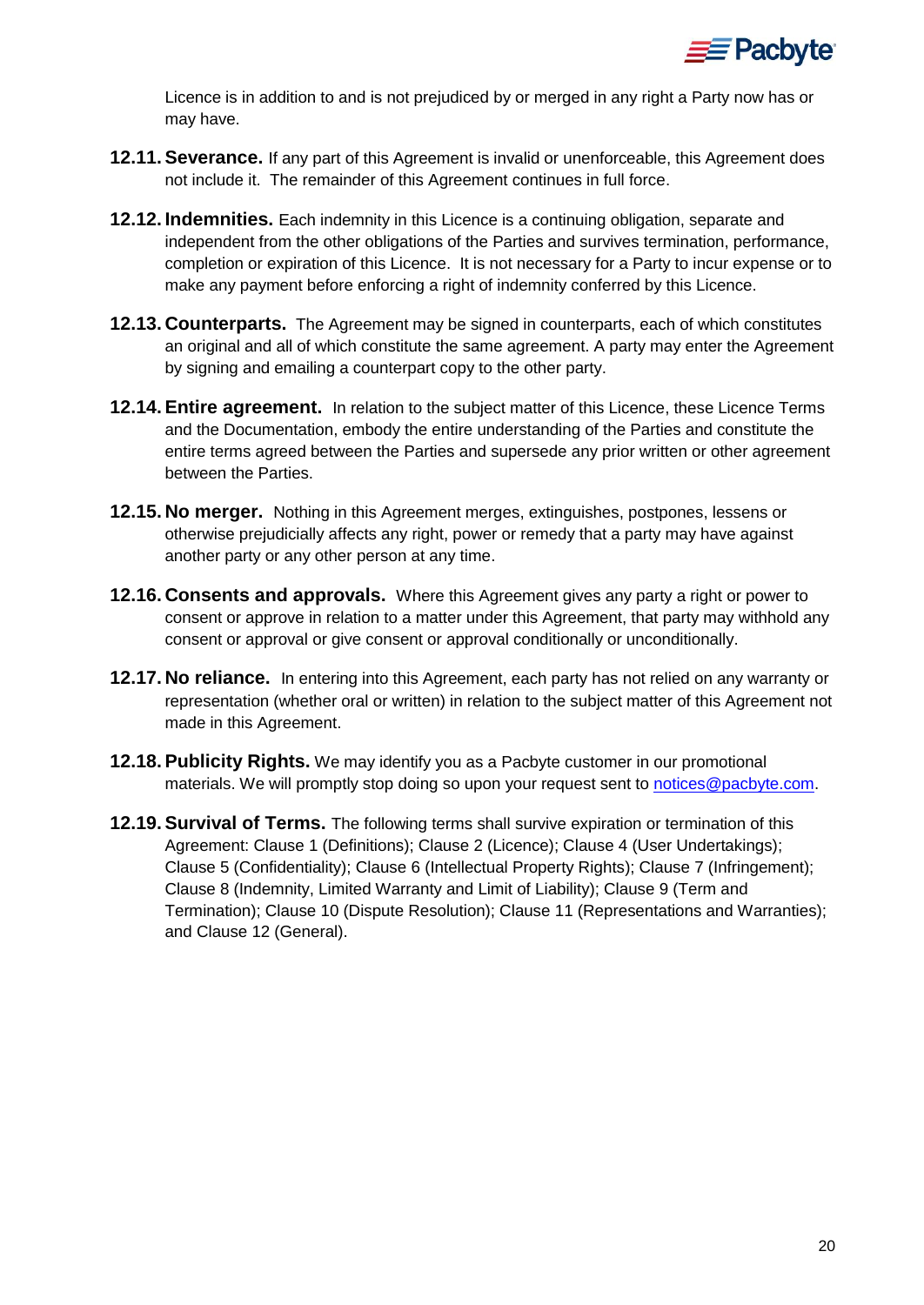# **Netpump Data End User Testing Licence Agreement Order Schedule (ORDER DOCUMENTATION DOES NOT FORM PART OF THE SOFTWARE)**

# **Order Schedule**

| <b>Parties</b>   | Licensor                                                                                                                                                                                                                                                                                                                                                                                                                                                                                                                                                                                                                                                                                                                                               | Name<br><b>Entity Number</b><br>Address<br>Contact                                                                                                                                                                                                                                                                                                                                                                                                                          | Pacbyte Ltd<br>[Insert]<br>[Insert]<br>[Insert] |                               |  |
|------------------|--------------------------------------------------------------------------------------------------------------------------------------------------------------------------------------------------------------------------------------------------------------------------------------------------------------------------------------------------------------------------------------------------------------------------------------------------------------------------------------------------------------------------------------------------------------------------------------------------------------------------------------------------------------------------------------------------------------------------------------------------------|-----------------------------------------------------------------------------------------------------------------------------------------------------------------------------------------------------------------------------------------------------------------------------------------------------------------------------------------------------------------------------------------------------------------------------------------------------------------------------|-------------------------------------------------|-------------------------------|--|
|                  | Distributor/<br><b>Reseller</b>                                                                                                                                                                                                                                                                                                                                                                                                                                                                                                                                                                                                                                                                                                                        | Name<br><b>Tax Entity Number</b><br>Address<br>Contact                                                                                                                                                                                                                                                                                                                                                                                                                      | [Insert]<br>[Insert]<br>[Insert]<br>[Insert]    |                               |  |
|                  | <b>User</b>                                                                                                                                                                                                                                                                                                                                                                                                                                                                                                                                                                                                                                                                                                                                            | Name<br><b>Entity Number</b><br>Address<br>Contact                                                                                                                                                                                                                                                                                                                                                                                                                          | [Insert]<br>[Insert]<br>[Insert]<br>[Insert]    |                               |  |
| <b>Term</b>      |                                                                                                                                                                                                                                                                                                                                                                                                                                                                                                                                                                                                                                                                                                                                                        | <b>Initial Term</b>                                                                                                                                                                                                                                                                                                                                                                                                                                                         |                                                 | <b>Rolling</b><br><b>Term</b> |  |
|                  |                                                                                                                                                                                                                                                                                                                                                                                                                                                                                                                                                                                                                                                                                                                                                        | 2 months                                                                                                                                                                                                                                                                                                                                                                                                                                                                    |                                                 | <b>NIL</b>                    |  |
| <b>Territory</b> |                                                                                                                                                                                                                                                                                                                                                                                                                                                                                                                                                                                                                                                                                                                                                        | [Insert]                                                                                                                                                                                                                                                                                                                                                                                                                                                                    |                                                 |                               |  |
| <b>Software</b>  | The data transmission software-as-a-service solution (including the<br>corresponding mobile, desktop or other application(s)) currently branded<br>as "Netpump Data" and made available by the Licensor to the User<br>under this Agreement; including the Intellectual Property Rights which<br>are controlled by the Licensor that relate to Netpump Data, any<br>documentation produced by the Licensor relating to the use of Netpump<br>Data and all maintenance releases, updates, upgrades, or features to<br>the Software, if any, provided by the Company directly or indirectly<br>through a licensee/agent to the Customer and such other additional<br>software or products of the Company which the Company may add from<br>time to time. |                                                                                                                                                                                                                                                                                                                                                                                                                                                                             |                                                 |                               |  |
|                  | <b>Licence Fee</b><br>\$NIL                                                                                                                                                                                                                                                                                                                                                                                                                                                                                                                                                                                                                                                                                                                            |                                                                                                                                                                                                                                                                                                                                                                                                                                                                             |                                                 |                               |  |
|                  | <b>Additional Services</b>                                                                                                                                                                                                                                                                                                                                                                                                                                                                                                                                                                                                                                                                                                                             | [Identify any any Technical Account Manager ("TAM") services, Support<br>and Maintenance or other services related to the Software provided to<br>the User by the Licensor (or its agents)]                                                                                                                                                                                                                                                                                 |                                                 |                               |  |
| Cap              | <b>Licensor Liability</b>                                                                                                                                                                                                                                                                                                                                                                                                                                                                                                                                                                                                                                                                                                                              | To the extent permitted under applicable law, the Licensor's total liability<br>with respect to claims arising from or in connection with Its performance,<br>or observance of its obligations or otherwise under this Agreement or any<br>order, regardless of the form of the action, whether in contract, tort<br>(including negligence), or other legal or equitable theory shall in no<br>circumstances exceed one hundred thousand Australian dollars<br>(\$100,000). |                                                 |                               |  |

**Executed as a Schedule to the Netpump Data End User Testing Licence Agreement on the** 

**\_\_\_\_\_\_ day of \_\_\_\_\_\_\_\_\_\_\_\_\_\_\_\_\_\_\_\_\_, \_\_\_\_\_\_\_\_\_.**